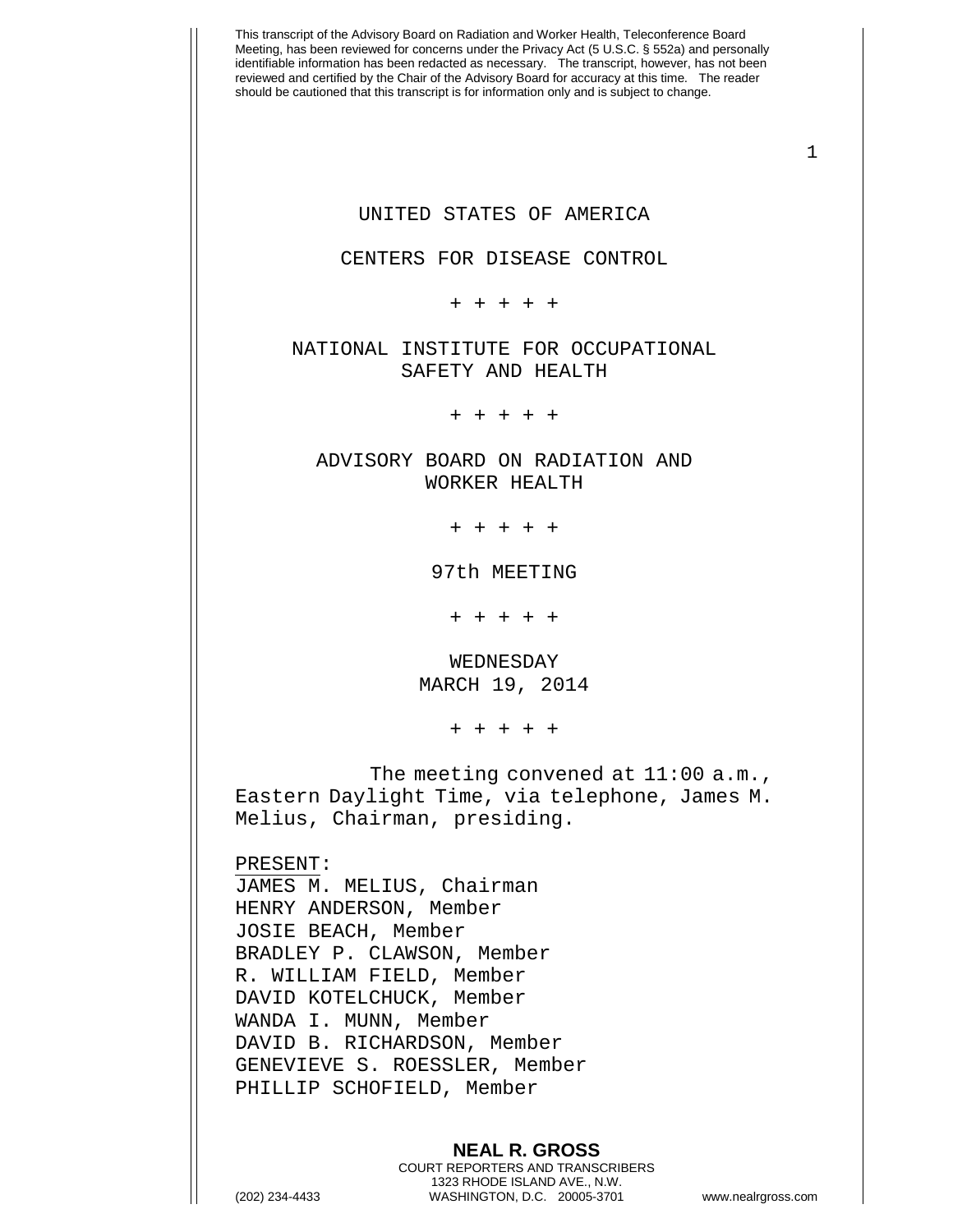LORETTA R. VALERIO, Member PAUL L. ZIEMER, Member TED KATZ, Designated Federal Official

## REGISTERED AND/OR PUBLIC COMMENT PARTICIPANTS

ADAMS, NANCY, NIOSH Contractor AL-NABULSI, ISAF, DOE BEHLING, HANS, SC&A BEHLING, KATHY, SC&A FITZGERALD, JOE, SC&A HARTSFIELD, DEKEELY, HHS HINNEFELD, STU, NIOSH KINMAN, JOSH, DCAS NETON, JIM, DCAS PROVECCHIO, JOE, SC&A RUTHERFORD, LaVON, NIOSH STIVER, JOHN, SC&A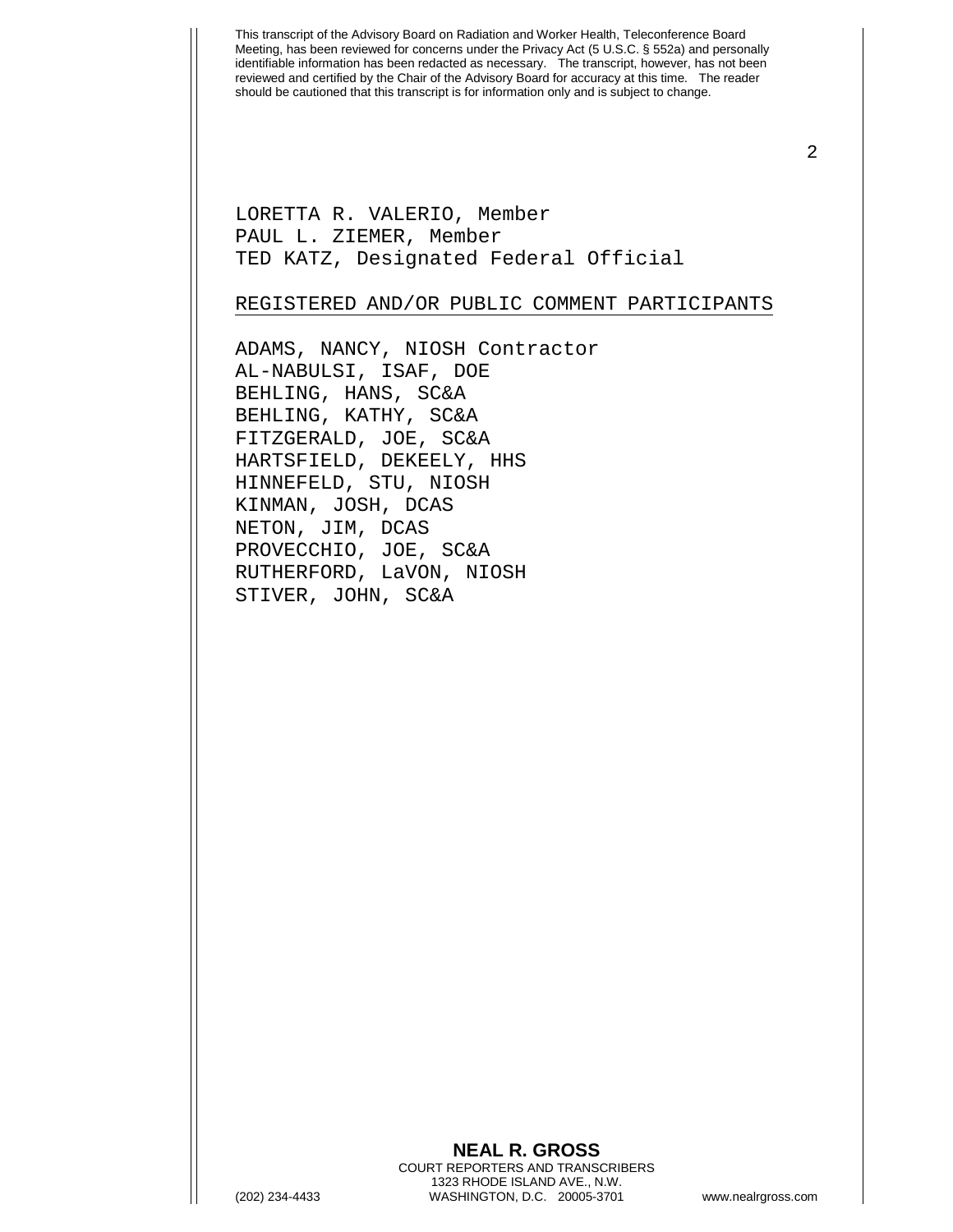## TABLE OF CONTENTS

Page No.

| Roll Call, TED KATZ, DFO $4$                                                              |
|-------------------------------------------------------------------------------------------|
| Welcome, JAMES M. MELIUS, Chairman  5                                                     |
| Recording Absentee Vote (Joslyn  5<br>Manuf. & Supply Co. SEC petition),<br>TED KATZ, DFO |
| Tasking Procedure Reviews - WANDA MUNN,  6<br>Chair, Procedures Review Subcommittee       |
| SEC Petition Status Update, LaVON  13<br><b>RUTHERFORD</b>                                |
| Updates from Work Groups and 14<br>Subcommittees (as necessary)                           |
| Plans for the April and July 2014  19<br>Board Meetings - All Members                     |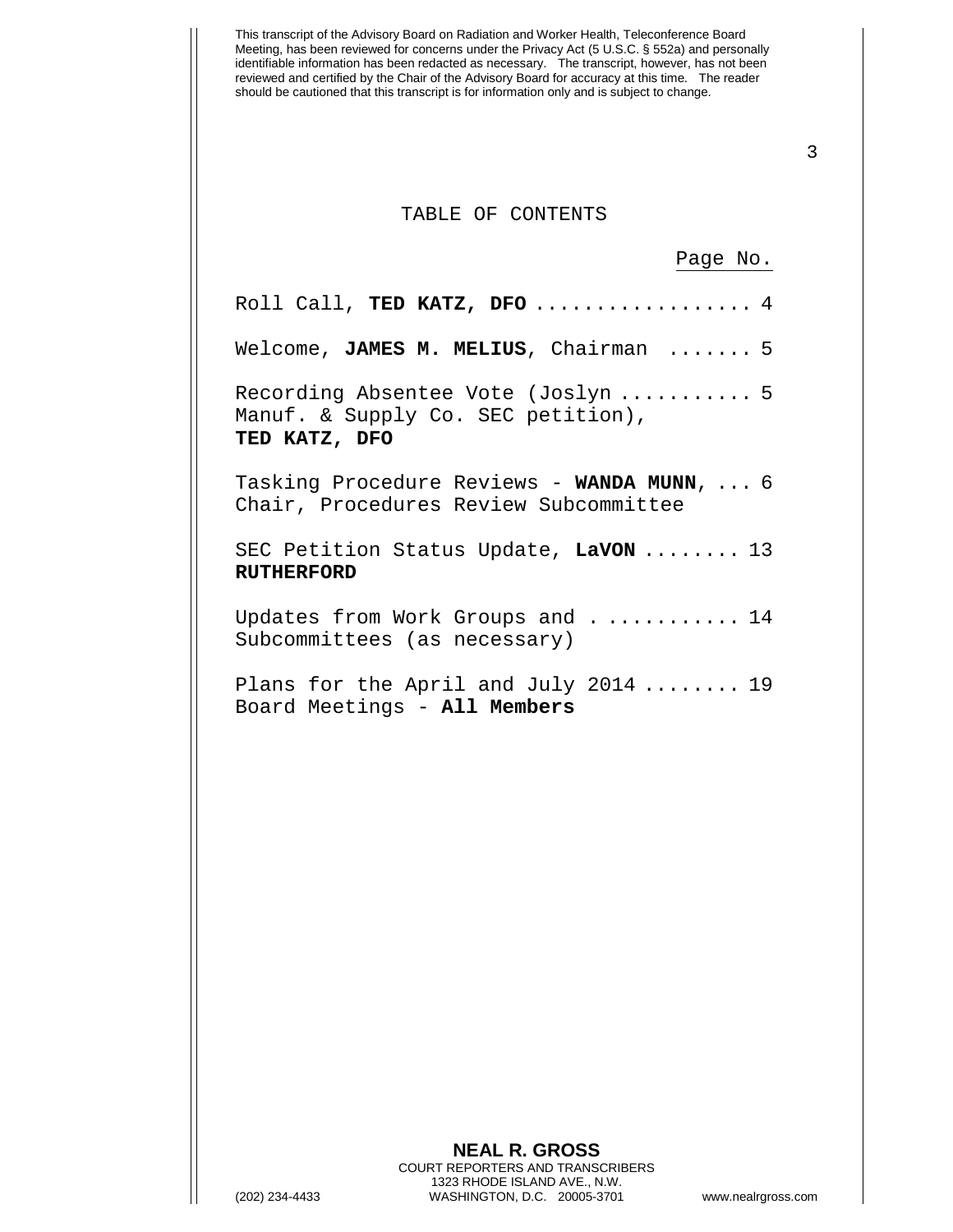This transcript of the Advisory Board on Radiation and Worker Health, Teleconference Board Meeting, has been reviewed for concerns under the Privacy Act (5 U.S.C. § 552a) and personally identifiable information has been redacted as necessary. The transcript, however, has not been reviewed and certified by the Chair of the Advisory Board for accuracy at this time. The reader should be cautioned that this transcript is for information only and is subject to change. 1 || P-R-O-C-E-E-D-I-N-G-S 2 11:01 a.m. 3 MR. KATZ: So, welcome, everyone, to 4 || the Advisory Board on Radiation and Worker

5 Health teleconference. And we are about to do  $6 \parallel$  a roll call.

7 || Let me say, it's largely  $8$  | administrative what we are dealing with today. 9 || We do have one activity related to some sites, 10 || but none of the sites relate to any of the Board 11 Members conflict of interest. So, I'm not 12 || going to run through conflict of interest for 13 | the Board relating to the matters we are talking 14 about today.

15 || The Mand for folks listening in on the 16 | line, there's the agenda for the Board meeting 17 | on the NIOSH website, under Board Section, for 18 Meetings, for today's date, so you can see the 19 || agenda if you want to follow along.

20 || Chay. Roll call.

**NEAL R. GROSS** COURT REPORTERS AND TRANSCRIBERS 1323 RHODE ISLAND AVE., N.W.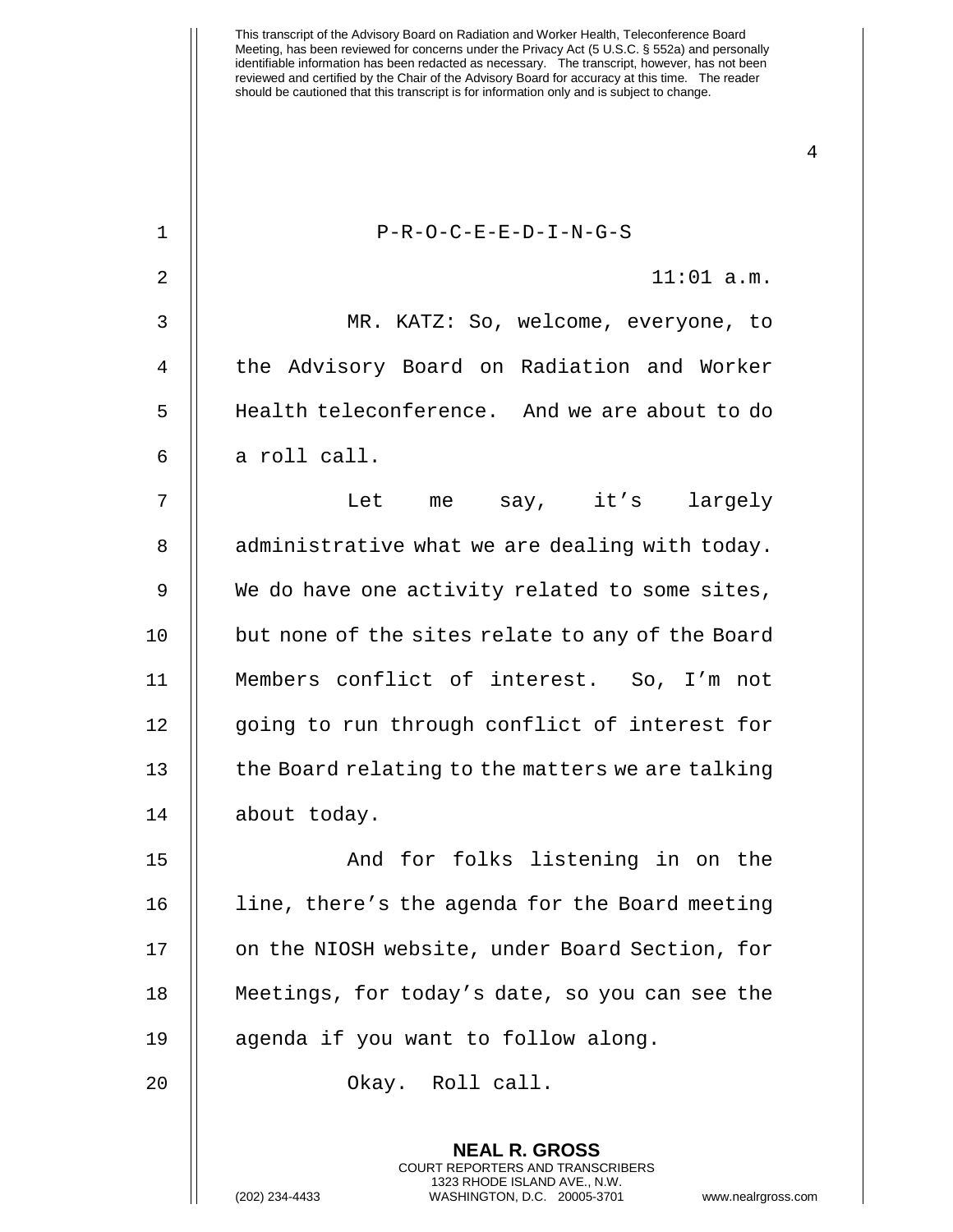| 1           | (Roll Call.)                                              |
|-------------|-----------------------------------------------------------|
| 2           | MR. KATZ: Okay, that covers the roll                      |
| 3           | call, and let me remind everyone to mute your             |
| 4           | phone except when you are talking. If you                 |
| 5           | don't have a mute button, press *6 to mute your           |
| 6           | phone. Press *6 again to take it off of mute.             |
| 7           | Dr. Melius, it's your meeting.                            |
| 8           | CHAIRMAN MELIUS: Thank you, Ted.                          |
| $\mathsf 9$ | The first issue on the agenda is                          |
| 10          | recording absentee votes.                                 |
| 11          | MR. KATZ: Right, thank you. At the                        |
| 12          | last meeting, January 28 <sup>th</sup> Board Meeting, the |
| 13          | Board voted, in concurrence with a                        |
| 14          | recommendation from NIOSH, to add another seven           |
| 15          | months to the Joslyn SEC.                                 |
| 16          | And one Member, Dr. Lemen, was absent                     |
| 17          | for that. He recorded his vote, on February               |
| 18          | 1 <sup>st</sup> , in the affirmative. So, that was<br>a a |
| 19          | unanimous vote by the Board to add that SEC               |
| 20          | Class.                                                    |
|             |                                                           |
|             | <b>NEAL R. GROSS</b>                                      |

COURT REPORTERS AND TRANSCRIBERS 1323 RHODE ISLAND AVE., N.W.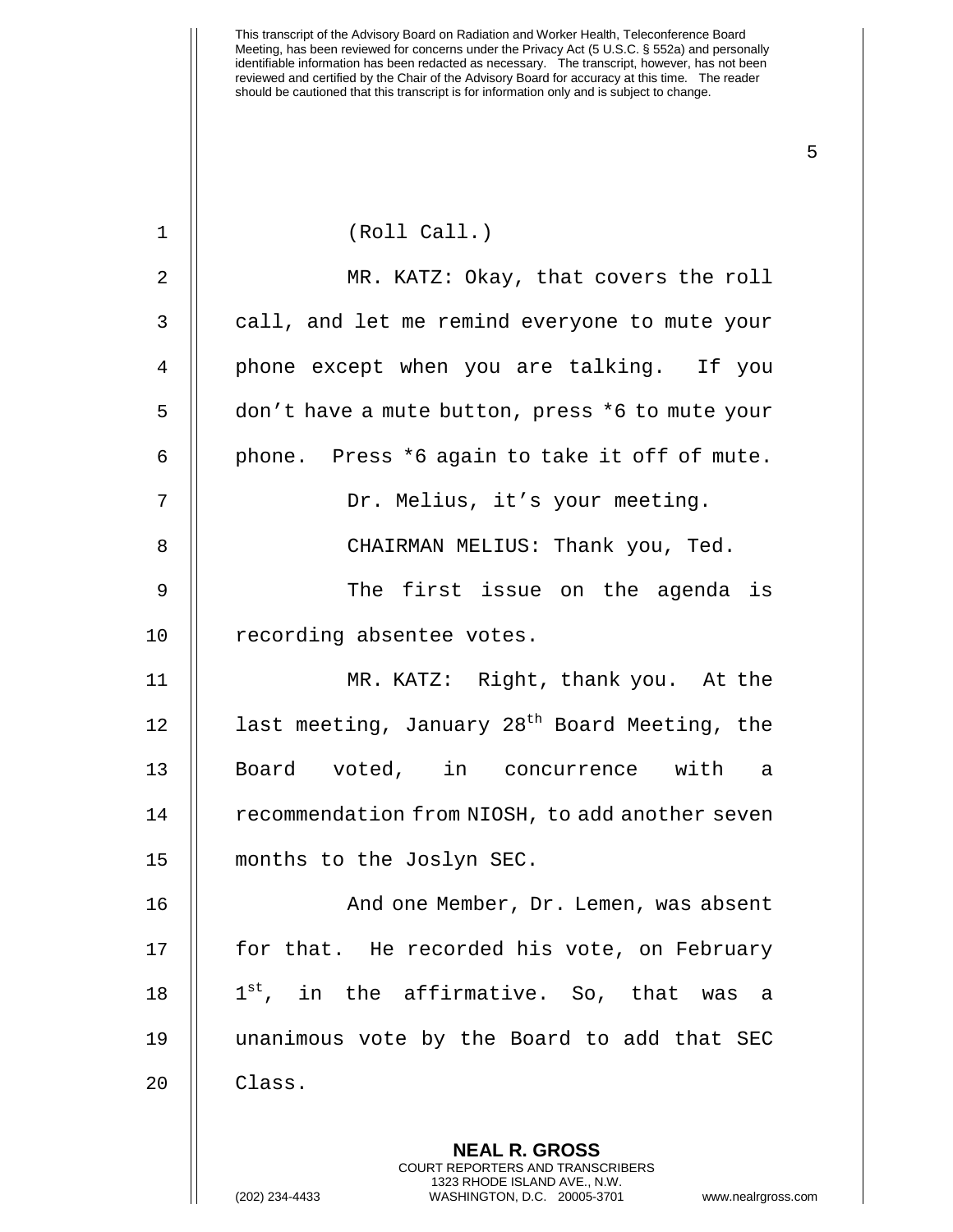| $\mathbf 1$    | And that covers absentee votes.                  |
|----------------|--------------------------------------------------|
| $\overline{2}$ | CHAIRMAN MELIUS: Okay. That                      |
| 3              | package is about ready to go up to HHS. Or       |
| 4              | already has, I think. So, good.                  |
| 5              | Okay. The next item I have on the                |
| 6              | agenda is the tasking Procedure Reviews.         |
| 7              | So, Wanda? Wanda, are you there?                 |
| 8              | MEMBER MUNN: Oh, yeah, I am. Hold on             |
| $\mathsf 9$    | just a moment. Any report that I make is going   |
| 10             | to be brief and cursory. I don't have access     |
| 11             | to either my equipment or to my files. And so    |
| 12             | I'm going to be very brief in things that I say, |
| 13             | especially since the equipment I do have is not  |
| 14             | responding well either. Hold on just a moment.   |
| 15             | We have, as most of you are aware, in            |
| 16             | the Procedures Subcommittee, been most           |
| 17             | recently involved in a great meeting of the      |
| 18             | Procedures Review that involved PERs. And one    |
| 19             | of the primary things that we need to keep track |
| 20             | of on a regular basis is what PERs have been     |
|                |                                                  |

**NEAL R. GROSS** COURT REPORTERS AND TRANSCRIBERS 1323 RHODE ISLAND AVE., N.W.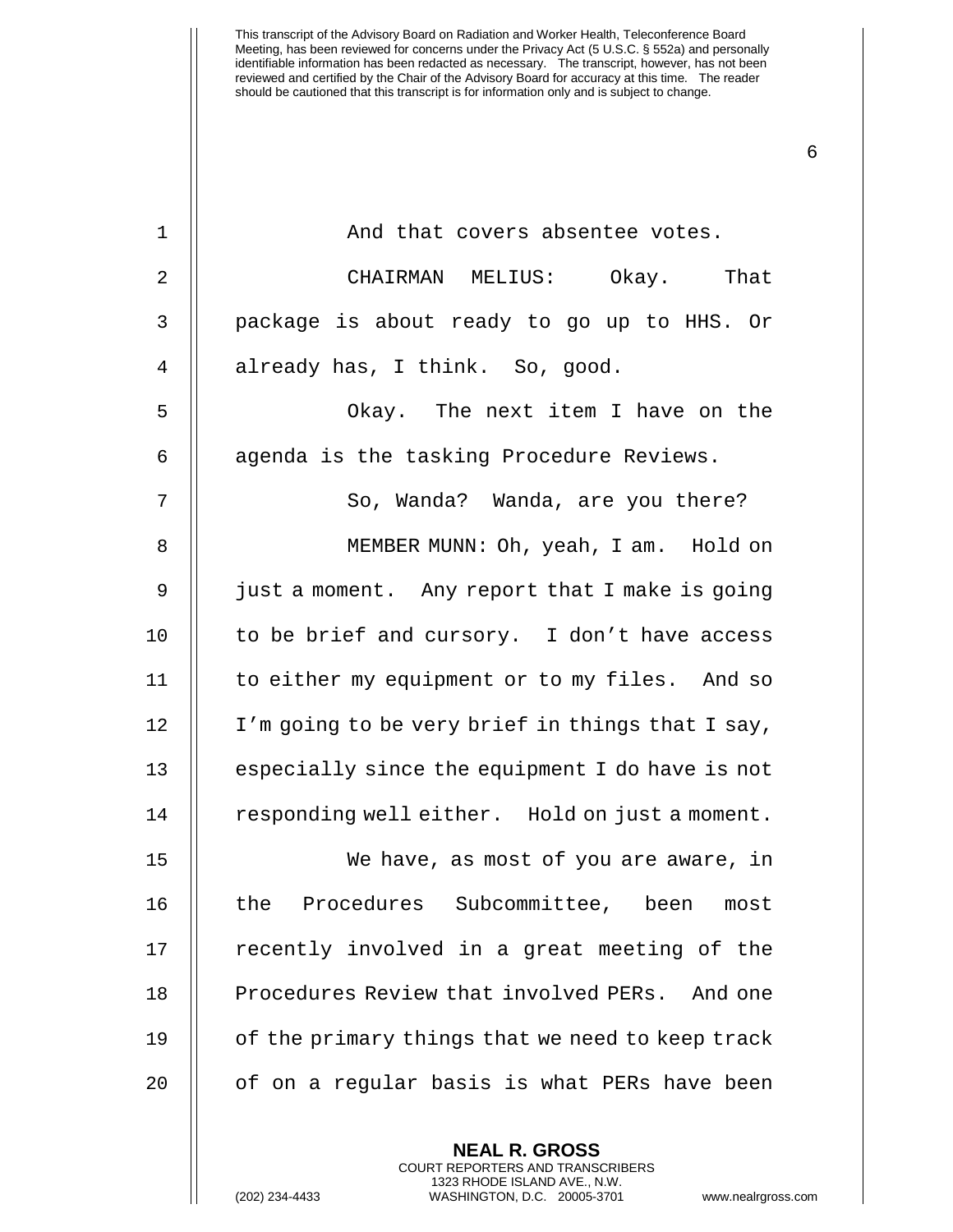| $\mathbf 1$    | issued, which ones are available for us to      |
|----------------|-------------------------------------------------|
| $\overline{a}$ | assign to our contractor for review. And that   |
| 3              | is what we have been most recently involved in. |
| $\overline{4}$ | What we want to go through today is the         |
| 5              | list of procedures that we have chosen.<br>To   |
| 6              | begin with, I want to make sure that all of the |
| 7              | people here have seen what was posted on the    |
| 8              | web. The web has the list of what we have       |
| $\mathsf 9$    | chosen to present to you, and it seems a waste  |
| 10             | of everyone's time and effort for me to go      |
| 11             | through those individually, since they have     |
| 12             | been posted now for a while and you're aware of |
| 13             | the ones that we've chosen.                     |
| 14             | Can I get some reassurance from the             |
| 15             | folks that they have, in fact, gone through the |
| 16             | list that we've chosen? There were only two,    |
| 17             | other than the ones that are shown here, that   |
| 18             | were being considered at the time. And those    |
| 19             | two, for various reasons, primarily, because    |
| 20             | they covered such a small clientele, were       |
|                |                                                 |

**NEAL R. GROSS** COURT REPORTERS AND TRANSCRIBERS 1323 RHODE ISLAND AVE., N.W.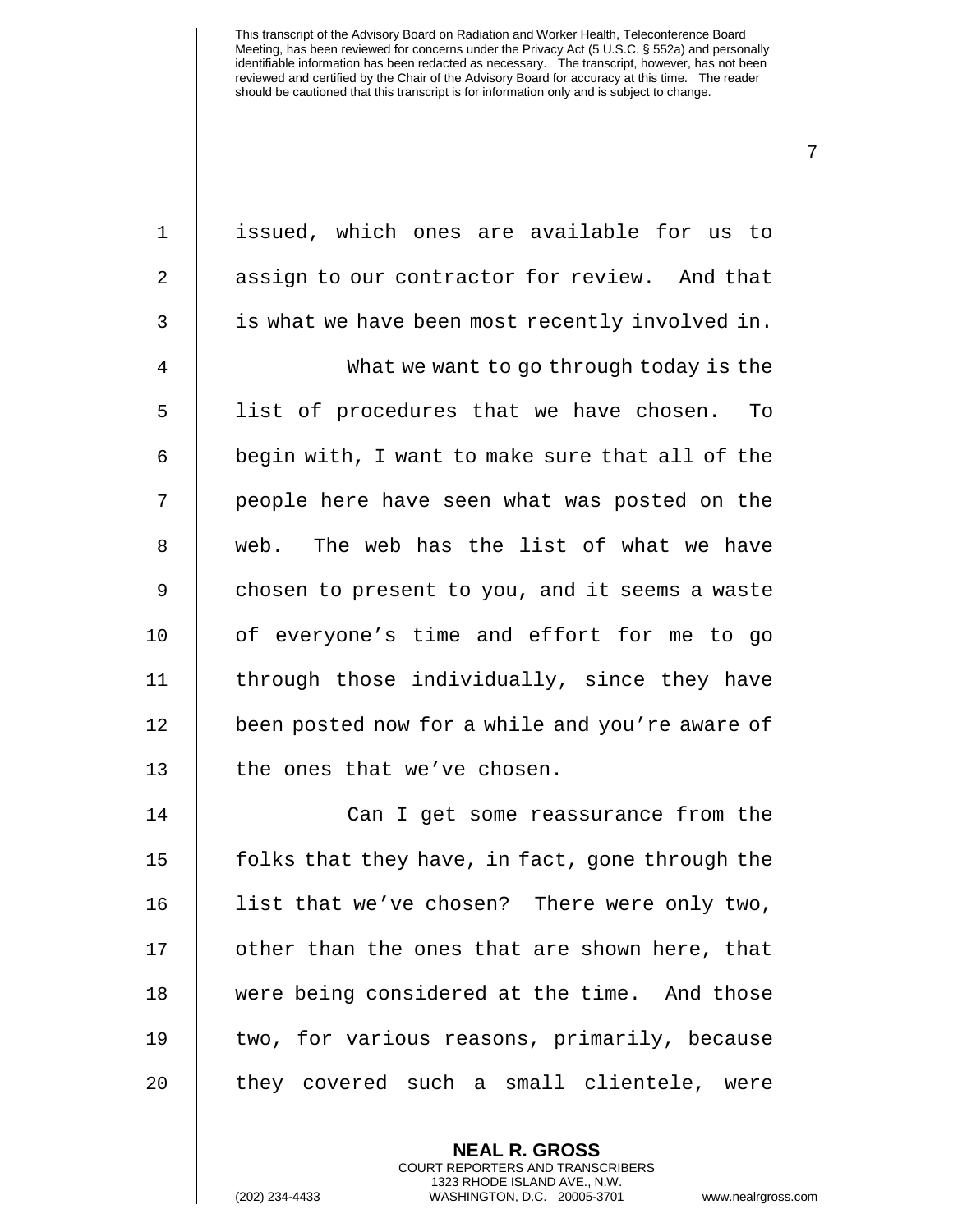| $\mathbf 1$    | rejected. Also the information, the type of                                                                                                                            |
|----------------|------------------------------------------------------------------------------------------------------------------------------------------------------------------------|
| 2              | claims that were covered by those two PERs are                                                                                                                         |
|                |                                                                                                                                                                        |
| 3              | covered by others as well.                                                                                                                                             |
| $\overline{4}$ | So, before I go on, I guess it would                                                                                                                                   |
| 5              | be helpful for me if I heard from a couple of                                                                                                                          |
| 6              | the other Members who are present that they                                                                                                                            |
| 7              | have, in fact, taken a look at those.                                                                                                                                  |
| 8              | CHAIRMAN MELIUS: This is Jim. I have                                                                                                                                   |
| 9              | reviewed it, and have the summary. You have a                                                                                                                          |
| 10             | summary table, and then the individuals one                                                                                                                            |
| 11             | that were sent out.                                                                                                                                                    |
| 12             | MEMBER MUNN: Yes, that is correct.                                                                                                                                     |
| 13             | MEMBER FIELD: Wanda, this is Bill.                                                                                                                                     |
| 14             | I've taken a look at it, too, so --                                                                                                                                    |
| 15             | MEMBER MUNN: Good. Thank you.                                                                                                                                          |
| 16             | MEMBER ROESSLER: This is Gen. I've                                                                                                                                     |
| 17             | looked at it.                                                                                                                                                          |
| 18             | MEMBER ANDERSON: So have I. This is                                                                                                                                    |
| 19             | Andy.                                                                                                                                                                  |
| 20             | MEMBER MUNN: Oh, good. All right,                                                                                                                                      |
|                | <b>NEAL R. GROSS</b><br><b>COURT REPORTERS AND TRANSCRIBERS</b><br>1323 RHODE ISLAND AVE., N.W.<br>(202) 234-4433<br>WASHINGTON, D.C. 20005-3701<br>www.nealrgross.com |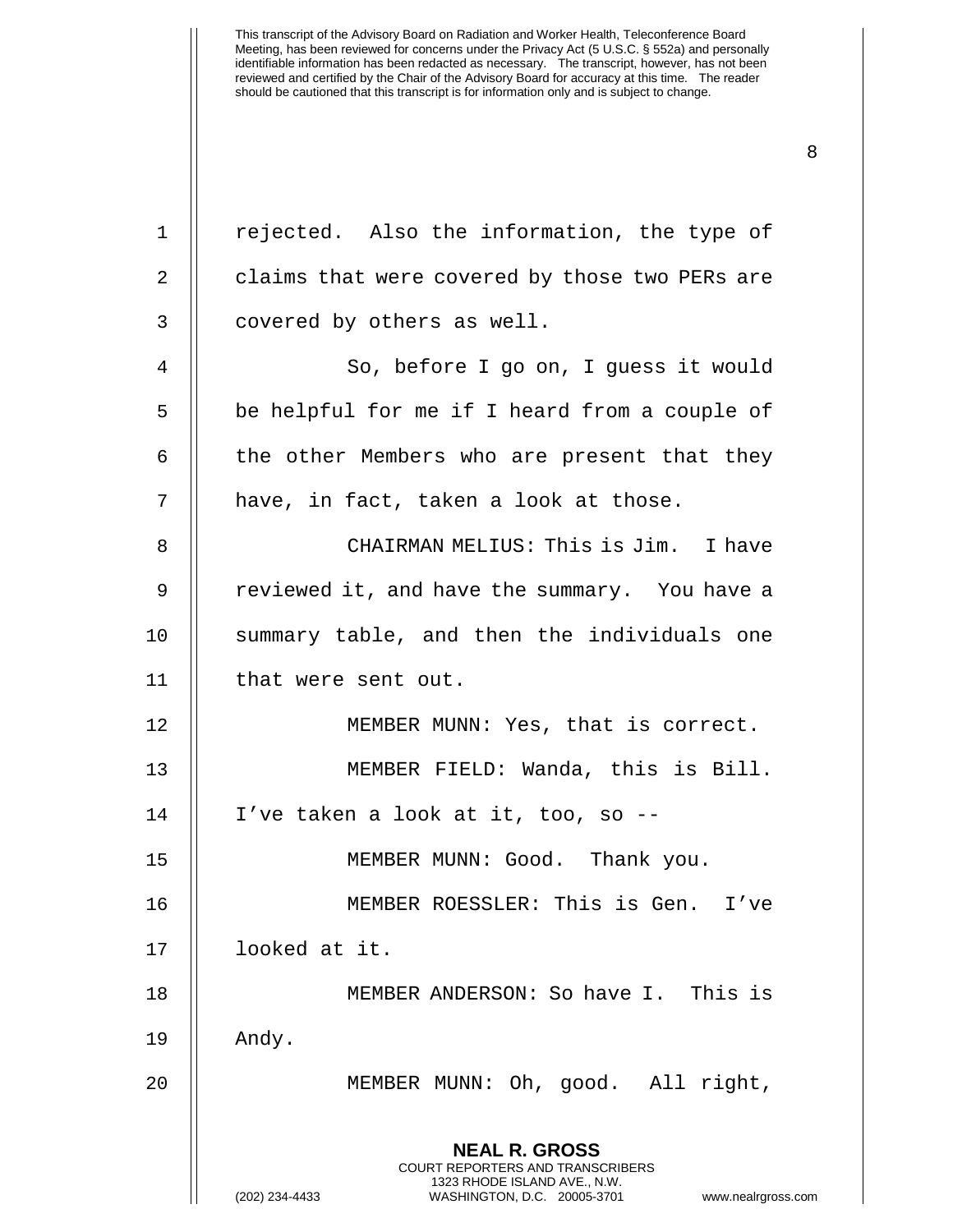| $\mathbf 1$    | then. I'm going to take it on faith that                 |
|----------------|----------------------------------------------------------|
| $\overline{2}$ | there's no reason for me to go through these             |
| $\mathbf{3}$   | individually. You know which ones we were                |
| 4              | looking at, and you know which ones we are               |
| 5              | asking you to approve.                                   |
| 6              | We are bringing these to you as the                      |
| 7              | group that we would like to assign to SC&A to            |
| 8              | continue with their review, and to bring us the          |
| 9              | results.                                                 |
| 10             | You have a motion from the                               |
| 11             | Subcommittee for approval.                               |
| 12             | CHAIRMAN MELIUS: We have a motion from                   |
| 13             | the Subcommittee, so I think we will go ahead            |
| 14             | with discussion. Again, for people who may not           |
| 15             | have the form in front of you. We'll be                  |
| 16             | recommending an SC&A review of the --                    |
| 17             | MEMBER MUNN: I can go through -- I can                   |
| 18             | name them, if you'd like, for the record, as             |
| 19             | they are listed in our notations for the group           |
| 20             | today.                                                   |
|                |                                                          |
|                | <b>NEAL R. GROSS</b><br>COURT REPORTERS AND TRANSCRIBERS |

1323 RHODE ISLAND AVE., N.W.

 $\prod$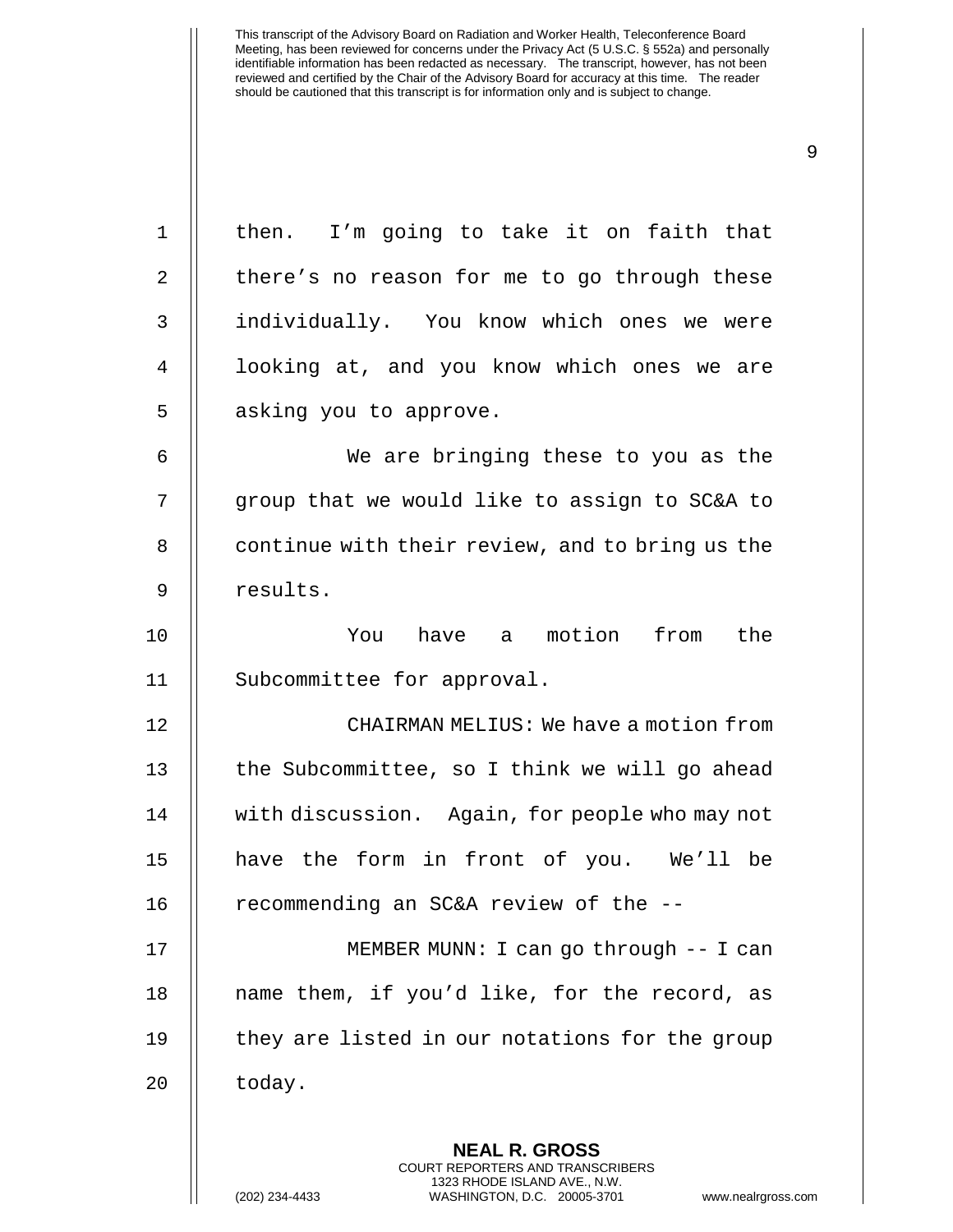| $\mathbf 1$    | PER-43, internal dosimetry organs,              |
|----------------|-------------------------------------------------|
| 2              | external dosimetry organs, and IREP model       |
| $\mathfrak{Z}$ | selections by ICD-9 code. PER-44,               |
| $\overline{4}$ | Metallurgical Laboratory. PER-45, Aliquippa     |
| 5              | Forge. PER-39, Perkins. PER-12 -- excuse me,    |
| 6              | PER-42, Linde Ceramics, Plant Technical Basis   |
| 7              | Document. And PER-41, revision to               |
| 8              | ORAU-OTIB-0006, which is dose reconstruction    |
| 9              | from occupational and medical X-ray             |
| 10             | procedures. And, PER-48, Wah Chang.             |
| 11             | MEMBER KOTELCHUCK: I wonder -- Dave.            |
| 12             | Could you explain, I don't understand there are |
| 13             | two of them, Baker Perkins, et cetera, that you |
| 14             | say DRSC does not recommend. I don't quite      |
| 15             | understand what that note means.                |
| 16             | MEMBER MUNN: As I commented earlier,            |
| 17             | Dave, the reason we did not choose those is     |
| 18             | because there was such a small number of        |
| 19             | individuals involved, and in each case the type |
| 20             | of activities that were involved here are well  |
|                |                                                 |

**NEAL R. GROSS** COURT REPORTERS AND TRANSCRIBERS 1323 RHODE ISLAND AVE., N.W.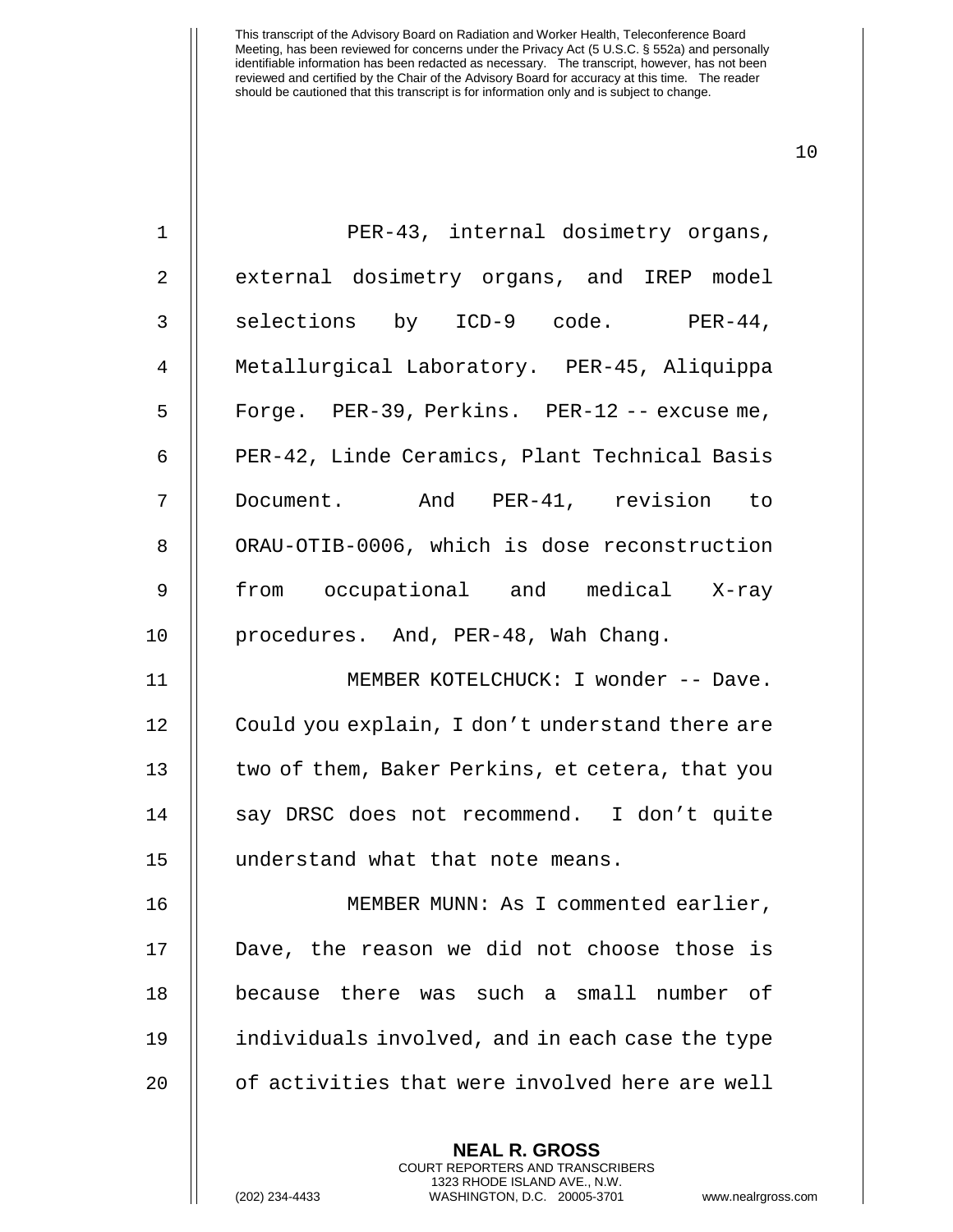1 covered in other types of PERs that we are 2 | looking at. 3 MEMBER KOTELCHUCK: Okay. Thanks. 4 || MEMBER MUNN: Yes. 5 MEMBER SCHOFIELD: And, Wanda, could 6 you remind me, the pre-review, what's the 7 difference between a pre-review and a review? 8 || MEMBER MUNN: Well, one of the reasons 9 we ask for a pre-review from time to time, is 10 || if we have a situation where both the scope of 11 || the PER and the type of PER, either have been  $12$   $\parallel$  -- if there's some question as to whether or not 13 || it would bring anything of value to us to have  $14$  | them reviewed. In other words, have they been, 15 | for some reason, scrutinized in other ways. Is  $16$   $\parallel$  there some reasons why it might not be worthy 17 || of the time of the folks involved to do so. 18 || As you are well aware, we are very 19 constricted in availability of personnel and  $20$   $\parallel$  time to do these things. We want to do the ones

> **NEAL R. GROSS** COURT REPORTERS AND TRANSCRIBERS 1323 RHODE ISLAND AVE., N.W.

(202) 234-4433 WASHINGTON, D.C. 20005-3701 www.nealrgross.com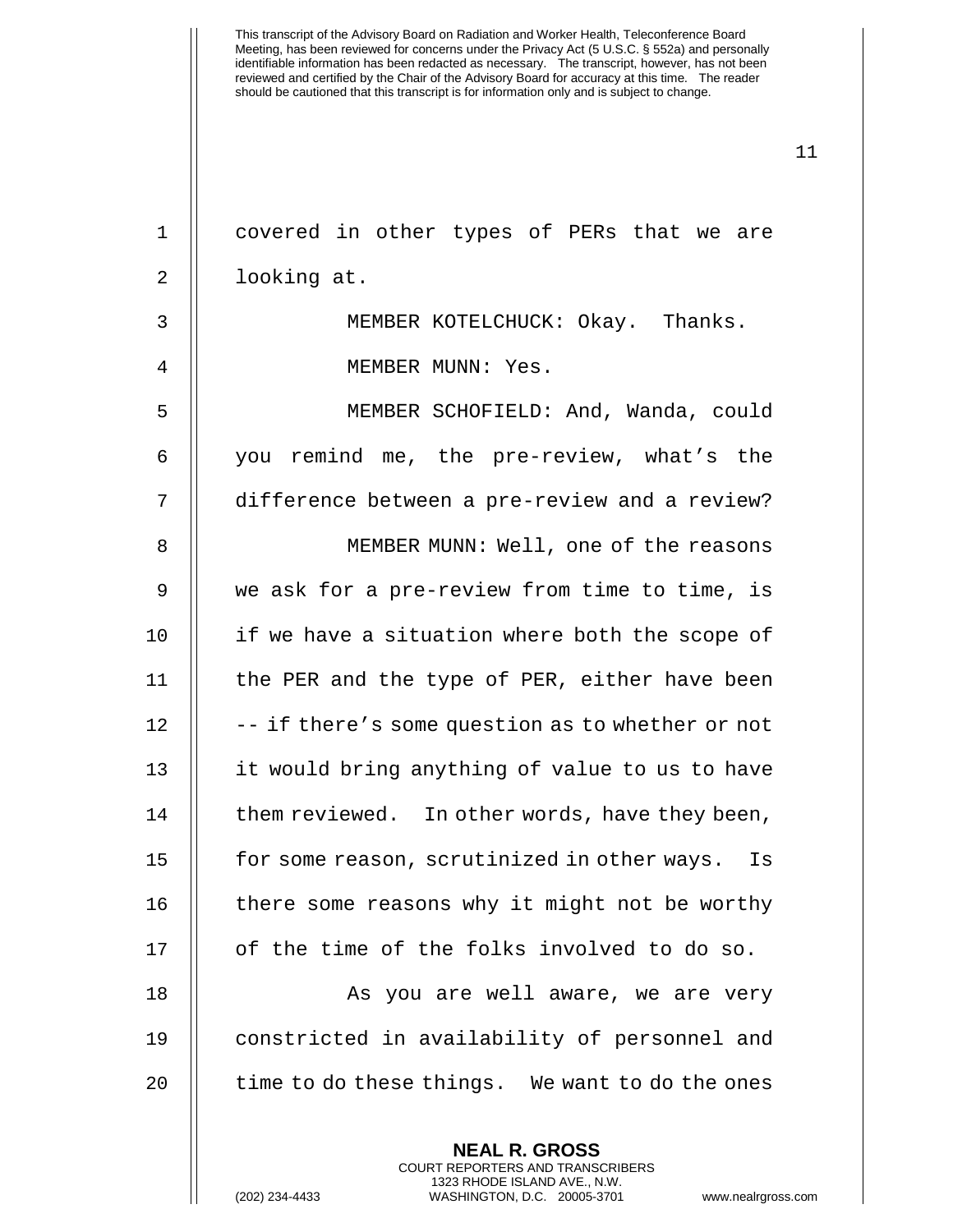| $\mathbf 1$    | that would most illuminate our process. And                                                                                                                         |
|----------------|---------------------------------------------------------------------------------------------------------------------------------------------------------------------|
| $\overline{2}$ | for that reason, sometimes a pre-review helps                                                                                                                       |
| 3              | us get a response from the contractor as to                                                                                                                         |
| 4              | whether or not they feel that these are things                                                                                                                      |
| 5              | that should be brought to our attention,                                                                                                                            |
| 6              | specifically.                                                                                                                                                       |
| 7              | If I have fouled that up, John, would                                                                                                                               |
| 8              | you please correct me.                                                                                                                                              |
| 9              | DR. STIVER: This is John Stiver.                                                                                                                                    |
| 10             | That's a pretty good synopsis of the reason                                                                                                                         |
| 11             | behind it.                                                                                                                                                          |
| 12             | MEMBER ZIEMER: This is Ziemer. Can I                                                                                                                                |
| 13             | just make a comment?                                                                                                                                                |
| 14             | MEMBER MUNN: Certainly.                                                                                                                                             |
| 15             | MEMBER ZIEMER: I think what might have                                                                                                                              |
| 16             | been confusing, and to respond to what Dave                                                                                                                         |
| 17             | asked a minute ago, on PER-039 and PER-048, the                                                                                                                     |
| 18             | notation that the DR Subcommittee does not                                                                                                                          |
| 19             | recommend may have been confusing in terms of                                                                                                                       |
| 20             | what we are recommending.                                                                                                                                           |
|                | <b>NEAL R. GROSS</b><br><b>COURT REPORTERS AND TRANSCRIBERS</b><br>1323 RHODE ISLAND AVE., N.W.<br>(202) 234-4433<br>WASHINGTON, D.C. 20005-3701<br>www.nealrgross. |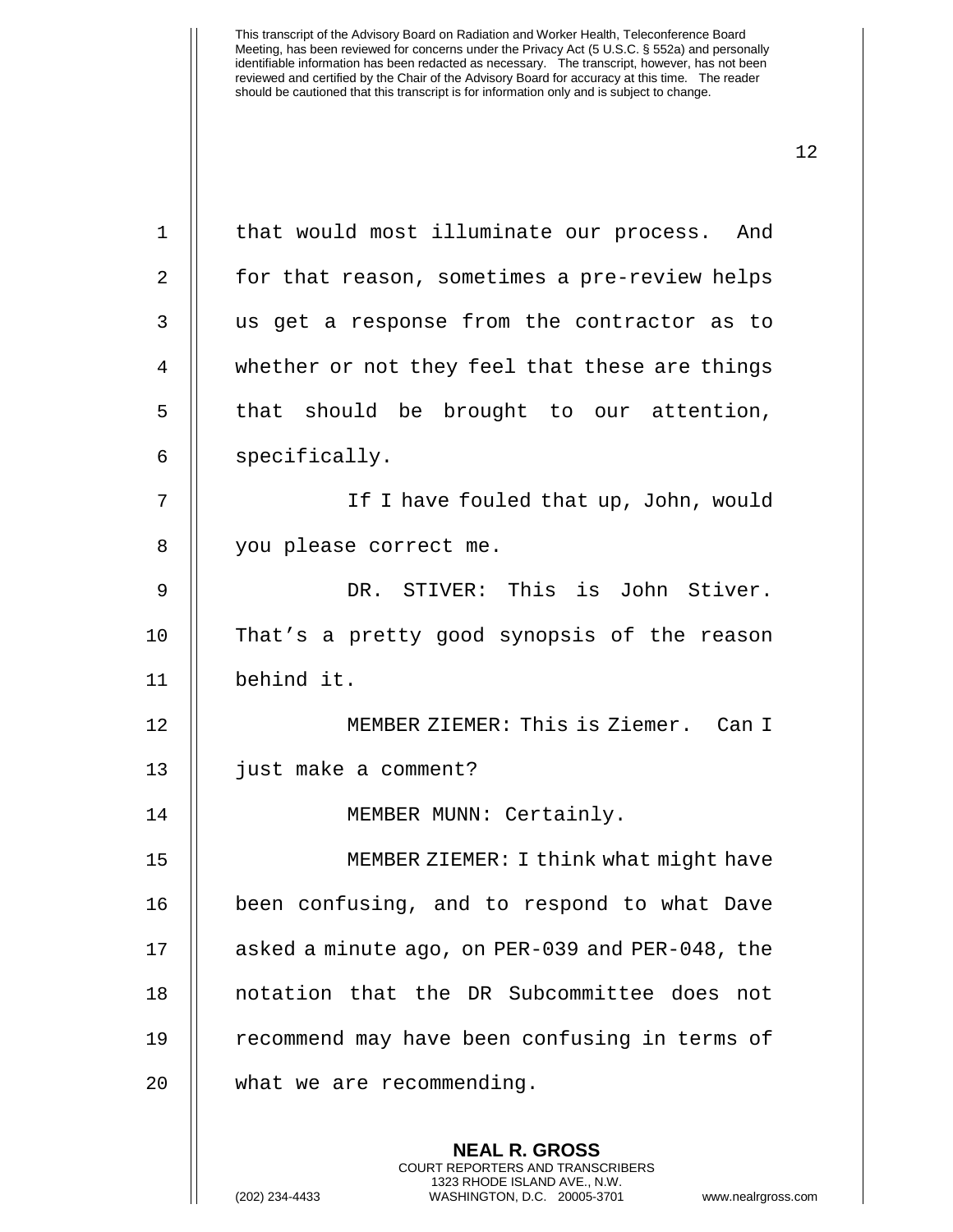| 1  | MR. KATZ: Well, to clarify, if that's                                                                                                                                  |
|----|------------------------------------------------------------------------------------------------------------------------------------------------------------------------|
| 2  | unclear, it means that the DR Subcommittee, in                                                                                                                         |
| 3  | their own discussions, did not -- not DR,                                                                                                                              |
| 4  | actually. The Procedure Review Subcommittee                                                                                                                            |
| 5  | did not feel like those two were worthwhile to                                                                                                                         |
| 6  | have SC&A review.                                                                                                                                                      |
| 7  | MEMBER ZIEMER: Right. The confusion                                                                                                                                    |
| 8  | may have been that it sounds the motion was                                                                                                                            |
| 9  | recommending all of these -- including the --                                                                                                                          |
| 10 | MEMBER MUNN: I'm sorry, my mistake.                                                                                                                                    |
| 11 | My recommendation is the list that is given,                                                                                                                           |
| 12 | with the exception of Wah Chang and Baker                                                                                                                              |
| 13 | Perkins.                                                                                                                                                               |
| 14 | MEMBER KOTELCHUCK: Very good, thank                                                                                                                                    |
| 15 | you.                                                                                                                                                                   |
| 16 | CHAIRMAN MELIUS:<br>So, any further                                                                                                                                    |
| 17 | questions or discussion?                                                                                                                                               |
| 18 | If not, all in favor say aye.                                                                                                                                          |
| 19 | (Chorus of ayes.)                                                                                                                                                      |
| 20 | CHAIRMAN MELIUS: Opposed?                                                                                                                                              |
|    | <b>NEAL R. GROSS</b><br><b>COURT REPORTERS AND TRANSCRIBERS</b><br>1323 RHODE ISLAND AVE., N.W.<br>(202) 234-4433<br>WASHINGTON, D.C. 20005-3701<br>www.nealrgross.com |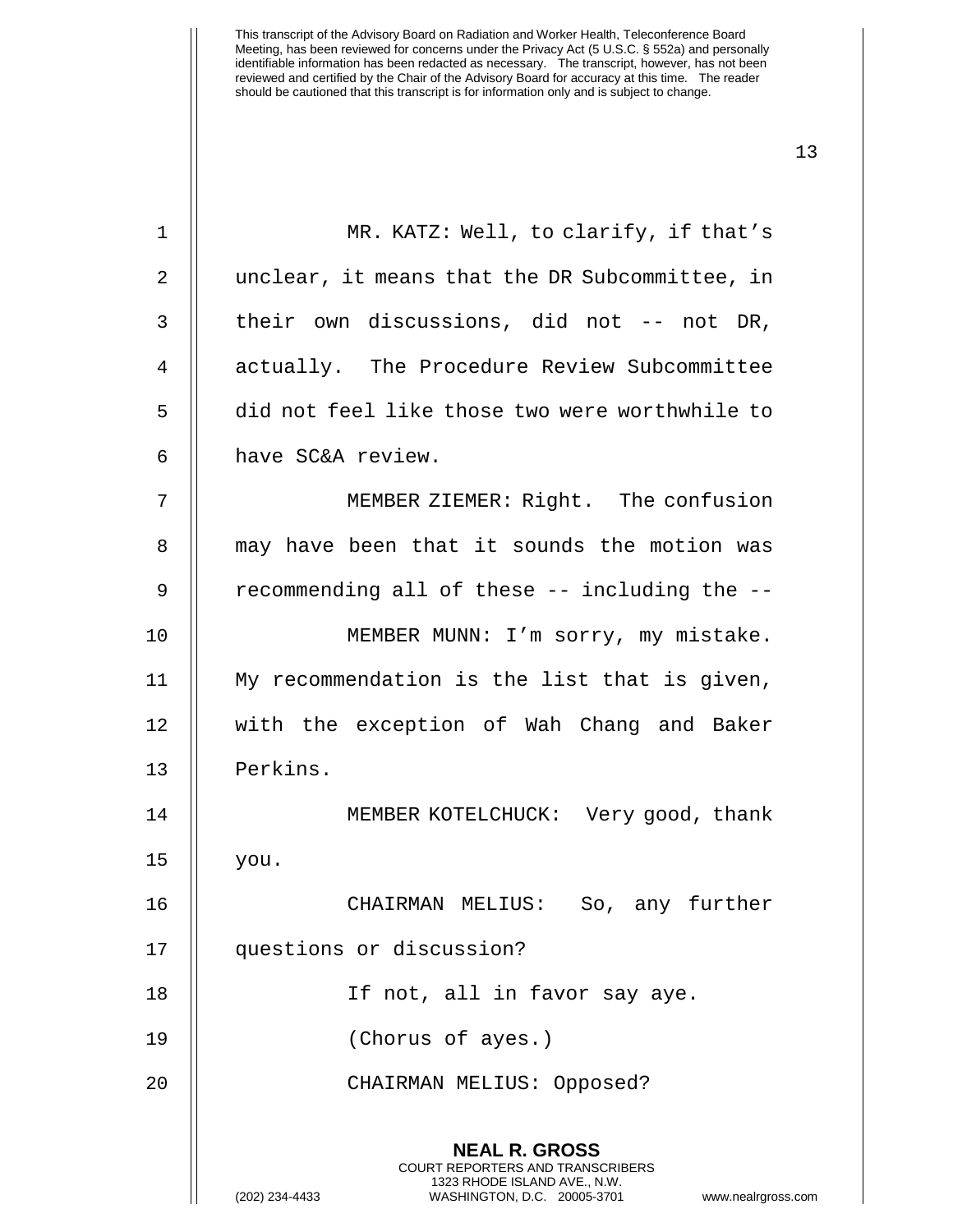| $\mathbf 1$    | Any abstaining?                                |
|----------------|------------------------------------------------|
| 2              | Okay. That is passed.                          |
| 3              | Thank you, Wanda, despite being                |
| $\overline{4}$ | technologically impaired today, you did that   |
| 5              | very well.                                     |
| 6              | So, the next item on our agenda is the         |
| 7              | SEC Petition status update.                    |
| 8              | LaVon?                                         |
| 9              | MR. RUTHERFORD: Okay. Well, we really          |
| 10             | only plan to talk about two sites at the       |
| 11             | upcoming April Board Meeting. That's Nuclear   |
| 12             | Metals, Inc., and that will be, basically, a   |
| 13             | continuation from a previous evaluation.       |
| 14             | We'll be doing an addendum for that. It        |
| 15             | basically covers the period 1980 through 1990. |
| 16             | And the other site we hope will be to          |
| 17             | close out Joslyn. We are working on the        |
| $18\,$         | surrogate data justification for that now, and |
| 19             | I think we have an upcoming Work Group meeting |
| 20             | scheduled for Joslyn.                          |
|                |                                                |

**NEAL R. GROSS** COURT REPORTERS AND TRANSCRIBERS 1323 RHODE ISLAND AVE., N.W.

(202) 234-4433 WASHINGTON, D.C. 20005-3701 www.nealrgross.com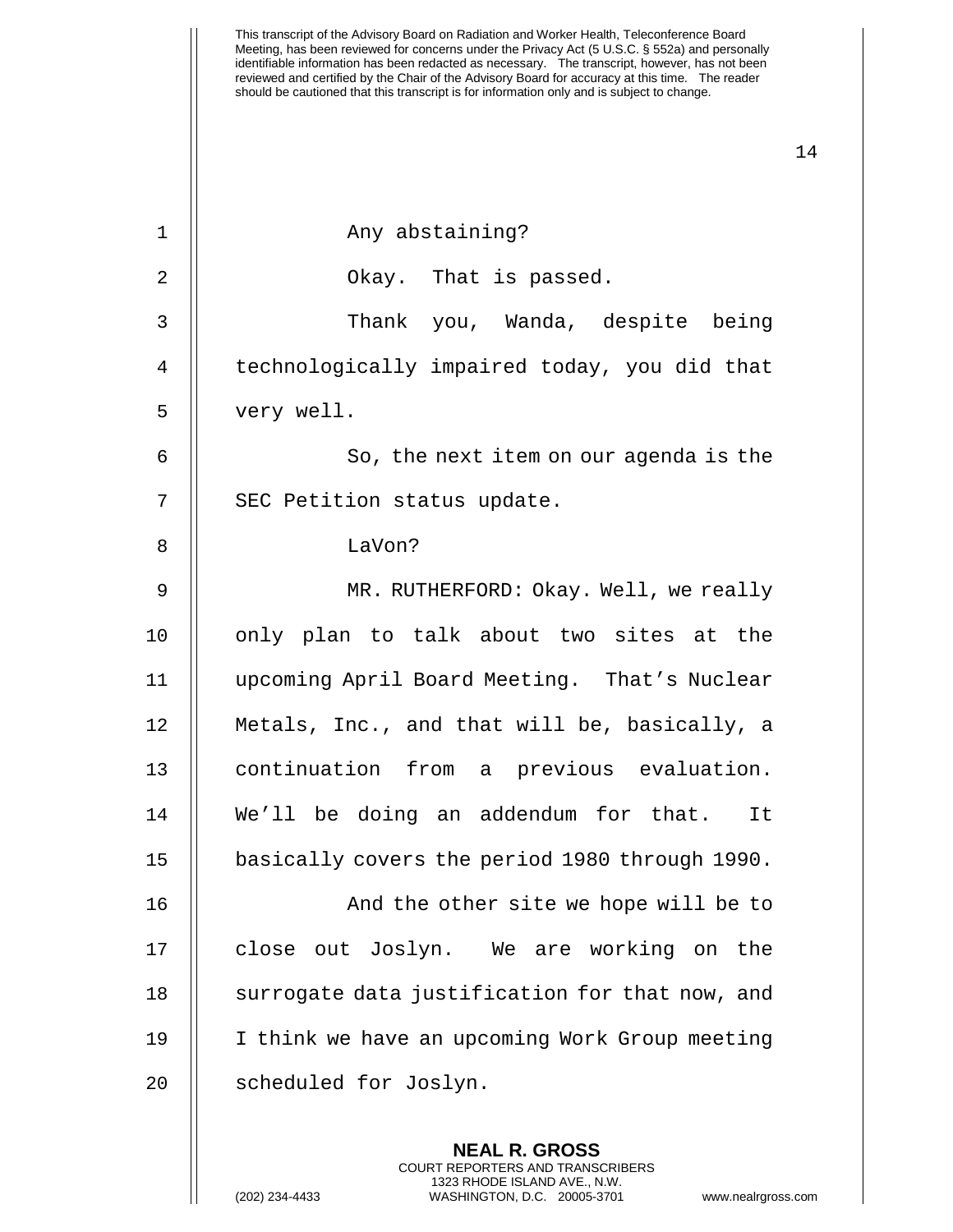| $\mathbf 1$ | MR. KATZ: We're waiting to --                                                                                                                                          |
|-------------|------------------------------------------------------------------------------------------------------------------------------------------------------------------------|
| 2           | MR. RUTHERFORD: Okay, we're waiting                                                                                                                                    |
| 3           | until the surrogate data justification is                                                                                                                              |
| 4           | complete.                                                                                                                                                              |
| 5           | Okay, but as soon as we have that                                                                                                                                      |
| 6           | complete, the Work Group can get scheduled and,                                                                                                                        |
| 7           | hopefully, we can close that out.                                                                                                                                      |
| 8           | So, at this time, the only two things                                                                                                                                  |
| 9           | that we plan to discuss from the SEC end is                                                                                                                            |
| 10          | Nuclear Metals, Inc., and Joslyn.                                                                                                                                      |
| 11          | And that's about it, unless you have                                                                                                                                   |
| 12          | any questions.                                                                                                                                                         |
| 13          | CHAIRMAN MELIUS: Okay. Any                                                                                                                                             |
| 14          | questions for LaVon?                                                                                                                                                   |
| 15          | (No response.)                                                                                                                                                         |
| 16          | Okay. The next item we have on the                                                                                                                                     |
| 17          | agenda is updates from Work Groups and                                                                                                                                 |
| 18          | Subcommittees.                                                                                                                                                         |
| 19          | I can start off by reporting the SEC                                                                                                                                   |
| 20          | Evaluation Work Group will be having a meeting,                                                                                                                        |
|             | <b>NEAL R. GROSS</b><br><b>COURT REPORTERS AND TRANSCRIBERS</b><br>1323 RHODE ISLAND AVE., N.W.<br>(202) 234-4433<br>WASHINGTON, D.C. 20005-3701<br>www.nealrgross.com |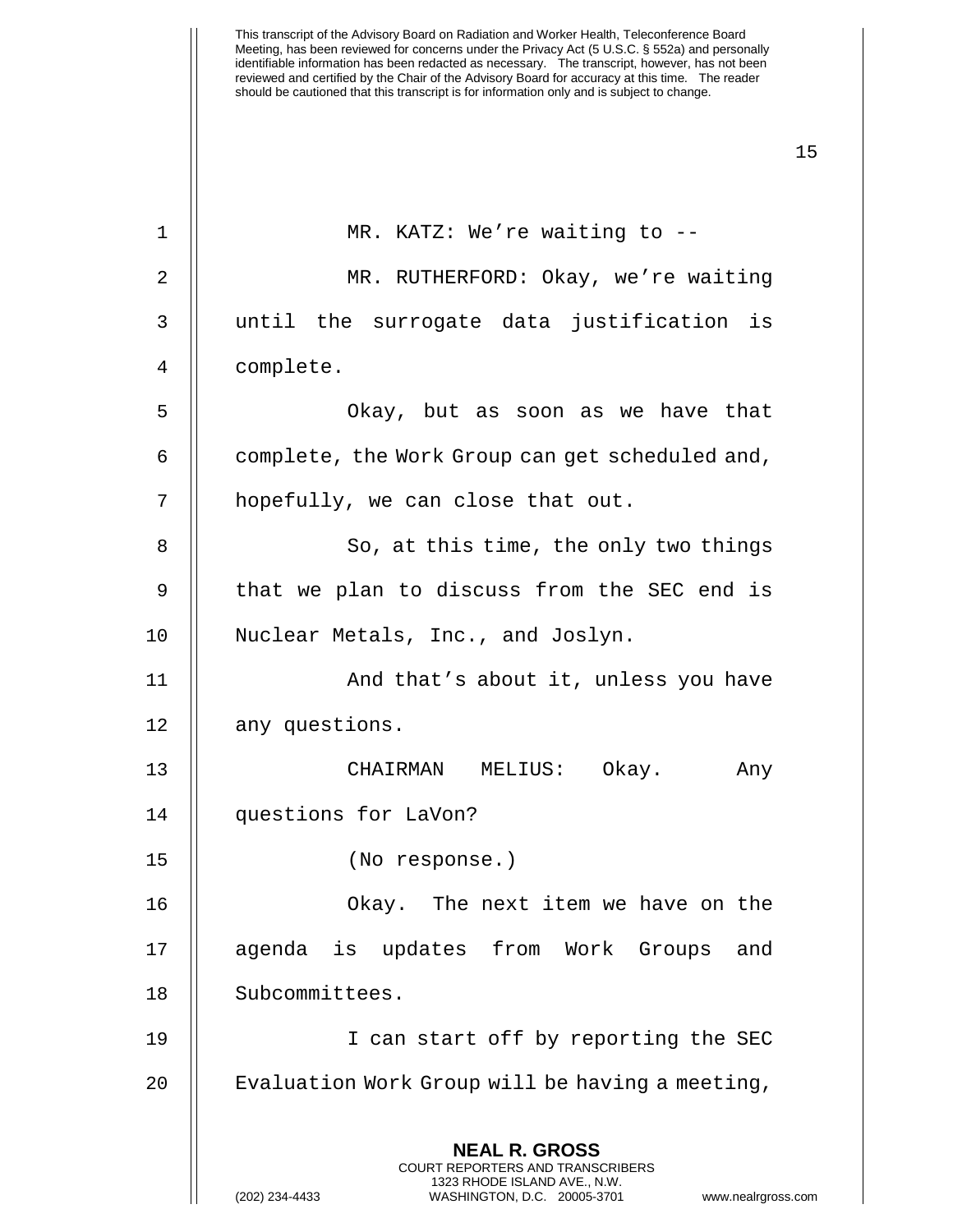| $\mathbf 1$ | I believe it's April 7 <sup>th</sup> , a conference call. We                                                                                                           |
|-------------|------------------------------------------------------------------------------------------------------------------------------------------------------------------------|
| 2           | are going to be reviewing -- we have an SC&A                                                                                                                           |
| 3           | review on the one-person one-sample issue,                                                                                                                             |
| 4           | with, actually, some other statistical issues.                                                                                                                         |
| 5           | And we have a report from Jim Neton                                                                                                                                    |
| 6           | that sort of -- I think we had talked last time                                                                                                                        |
| 7           | about the whole issue of $-$ - I forget even what                                                                                                                      |
| 8           | we are calling it $-$ - I guess the dose that would                                                                                                                    |
| 9           | make any significant difference, or                                                                                                                                    |
| 10          | substantial difference in dose reconstruction.                                                                                                                         |
| 11          | He presented some of the preliminary                                                                                                                                   |
| 12          | information, but now he will report on that.                                                                                                                           |
| 13          | So we will be discussing that also at the Work                                                                                                                         |
| 14          | Group meeting on April 7 <sup>th</sup> .                                                                                                                               |
| 15          | Anybody else have an update they'd                                                                                                                                     |
| 16          | like to make?                                                                                                                                                          |
| 17          | MEMBER BEACH: This is Josie. I'm                                                                                                                                       |
| 18          | going to do a quick report on Kansas City.                                                                                                                             |
| 19          | CHAIRMAN MELIUS: Okay.                                                                                                                                                 |
| 20          | MEMBER BEACH: A small group of us are                                                                                                                                  |
|             | <b>NEAL R. GROSS</b><br><b>COURT REPORTERS AND TRANSCRIBERS</b><br>1323 RHODE ISLAND AVE., N.W.<br>(202) 234-4433<br>WASHINGTON, D.C. 20005-3701<br>www.nealrgross.com |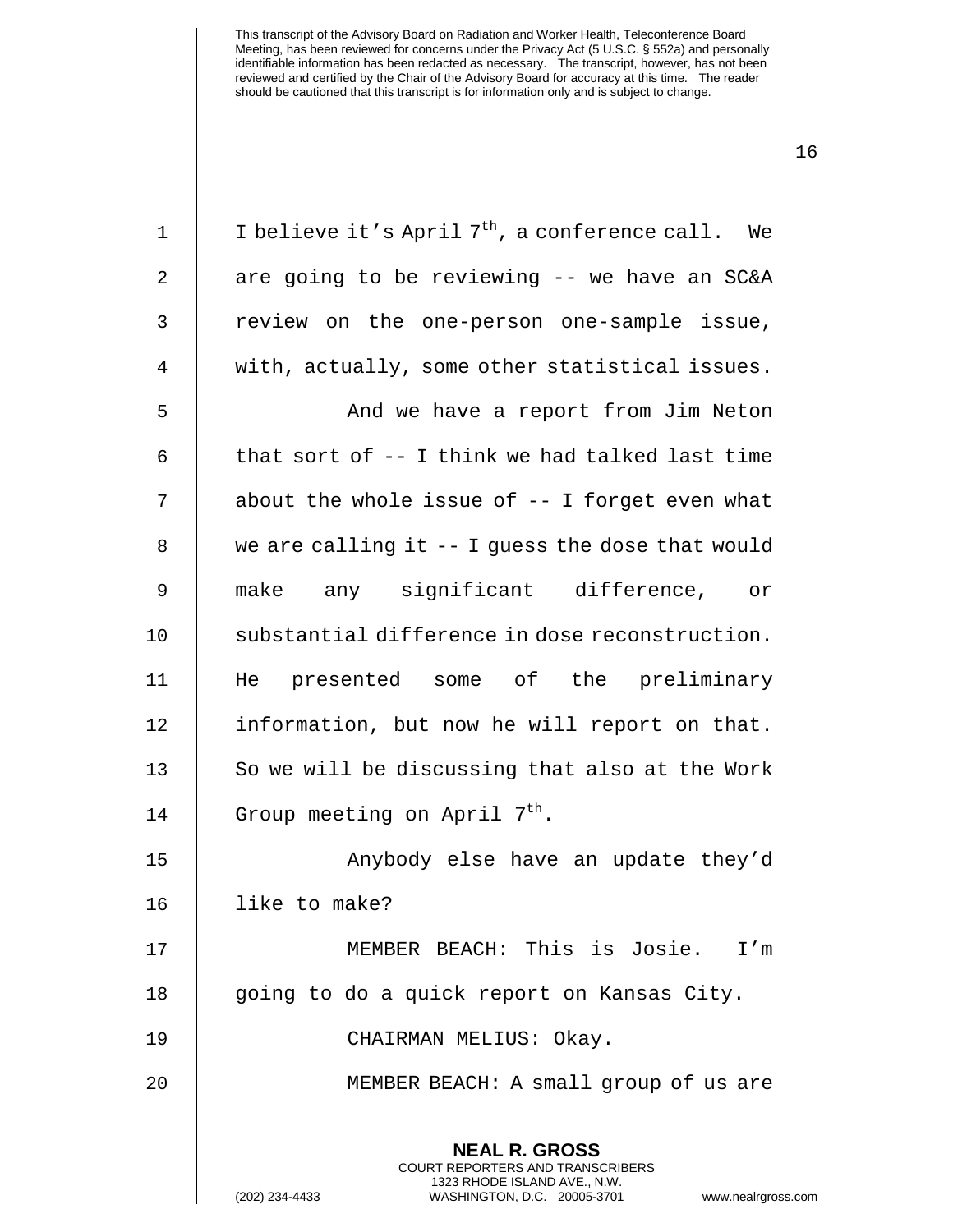| $\mathbf 1$ | here in Germantown reviewing classified                                                                                                                         |
|-------------|-----------------------------------------------------------------------------------------------------------------------------------------------------------------|
| 2           | documents this week. We are working to set up                                                                                                                   |
| 3           | a site visit for early May, and also a Work Group                                                                                                               |
| 4           | for early June. Those dates have been sent out                                                                                                                  |
| 5           | for people to accept or decline as they will.                                                                                                                   |
| 6           | That's the only Work Group I have to                                                                                                                            |
| 7           | report on today.                                                                                                                                                |
| 8           | CHAIRMAN MELIUS: Okay. Anybody                                                                                                                                  |
| 9           | else?                                                                                                                                                           |
| 10          | MEMBER SCHOFIELD: This is Phil. We've                                                                                                                           |
| 11          | got a Work Group meeting for INL next week. And                                                                                                                 |
| 12          | then Dr. Hughes, for the court reporter, she                                                                                                                    |
| 13          | sent out a short update for Santa Susana Field                                                                                                                  |
| 14          | Lab. They are working on the issue matrix, and                                                                                                                  |
| 15          | that looks like when that's done and resolved                                                                                                                   |
| 16          | and they will send it out to everybody.                                                                                                                         |
| 17          | Coworker models also is still in the                                                                                                                            |
| 18          | developmental stage.                                                                                                                                            |
| 19          | That's all we've got to report.                                                                                                                                 |
| 20          | MEMBER KOTELCHUCK: Dose<br>Response                                                                                                                             |
|             | <b>NEAL R. GROSS</b><br>COURT REPORTERS AND TRANSCRIBERS<br>1323 RHODE ISLAND AVE., N.W.<br>(202) 234-4433<br>WASHINGTON, D.C. 20005-3701<br>www.nealrgross.com |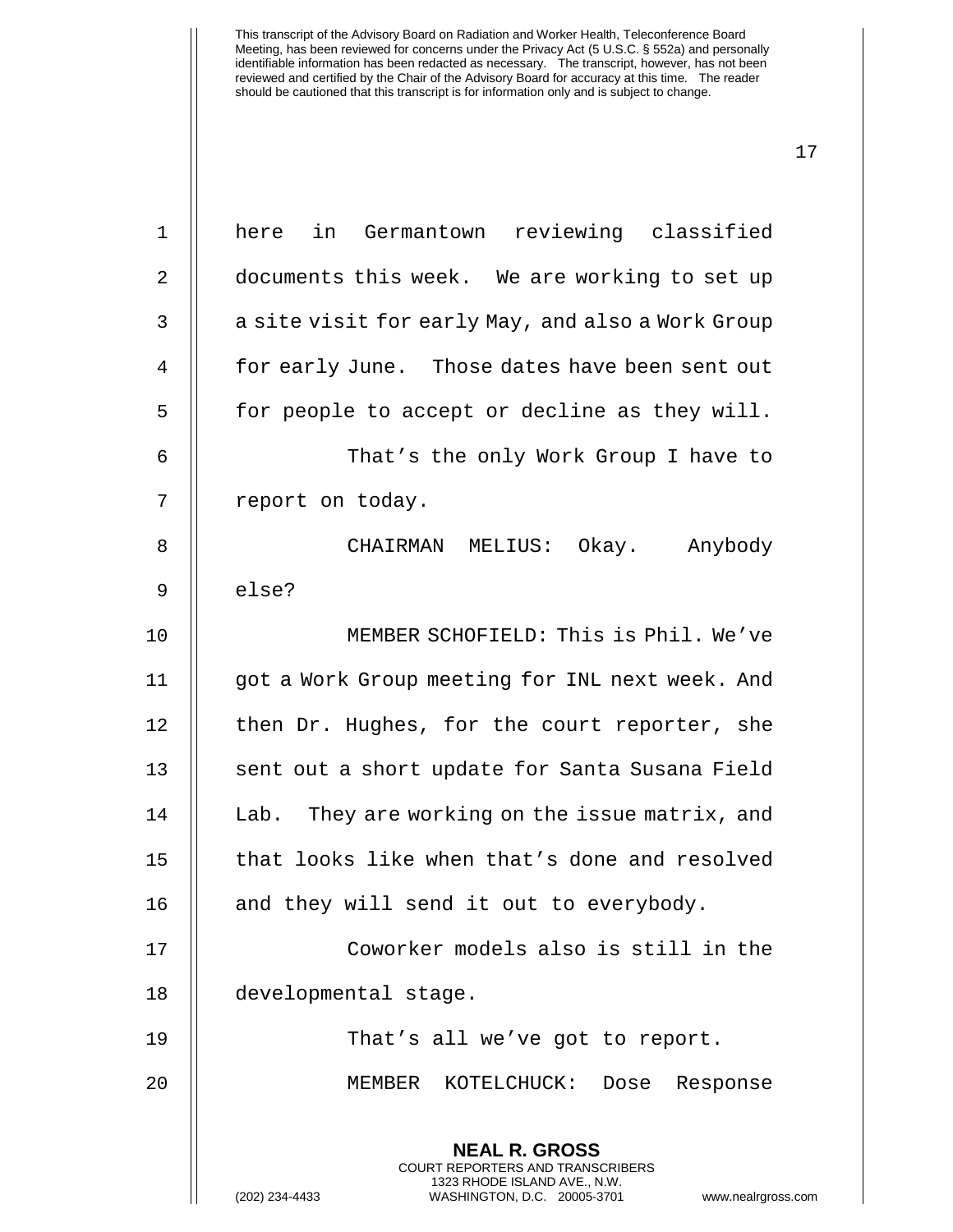| $\mathbf 1$ | Subcommittee -- excuse me again, I've done this                                                                                                                    |
|-------------|--------------------------------------------------------------------------------------------------------------------------------------------------------------------|
| 2           | before -- Dose Reconstruction Subcommittee.                                                                                                                        |
| 3           | We are meeting back-to-back on April                                                                                                                               |
| 4           | $1^{st}$ and $2^{nd}$ . As some of you know, our scheduled                                                                                                         |
| 5           | meeting on February 6 <sup>th</sup> had to be postponed for                                                                                                        |
| 6           | lack of a quorum, because of OGE 450 and                                                                                                                           |
| 7           | paperwork. So, not everybody could attend.                                                                                                                         |
| 8           | So, we are having two back-to-back.                                                                                                                                |
| $\mathsf 9$ | So, I don't have an update on this, but                                                                                                                            |
| 10          | we decided, with Jim Melius' concurrence, to do                                                                                                                    |
| 11          | a Set 19, to choose cases from Set 19, so that                                                                                                                     |
| 12          | the SC&A people could get working.                                                                                                                                 |
| 13          | I know I sent mine in. Ted, I didn't                                                                                                                               |
| 14          | have an update from you as to whether we have                                                                                                                      |
| 15          | enough -- whether choices have been made yet for                                                                                                                   |
| 16          | Set 19 to instruct SC&A.                                                                                                                                           |
| 17          | MR. KATZ: Thanks, Dave, this is Ted.                                                                                                                               |
| 18          | I have input from most of the Subcommittee                                                                                                                         |
| 19          | Members, and I have one still outstanding.<br>But                                                                                                                  |
| 20          | that should get done pretty quickly I hope.                                                                                                                        |
|             | <b>NEAL R. GROSS</b><br><b>COURT REPORTERS AND TRANSCRIBERS</b><br>1323 RHODE ISLAND AVE., N.W.<br>(202) 234-4433<br>WASHINGTON, D.C. 20005-3701<br>www.nealrgross |

(202) 234-4433 WASHINGTON, D.C. 20005-3701 www.nealrgross.com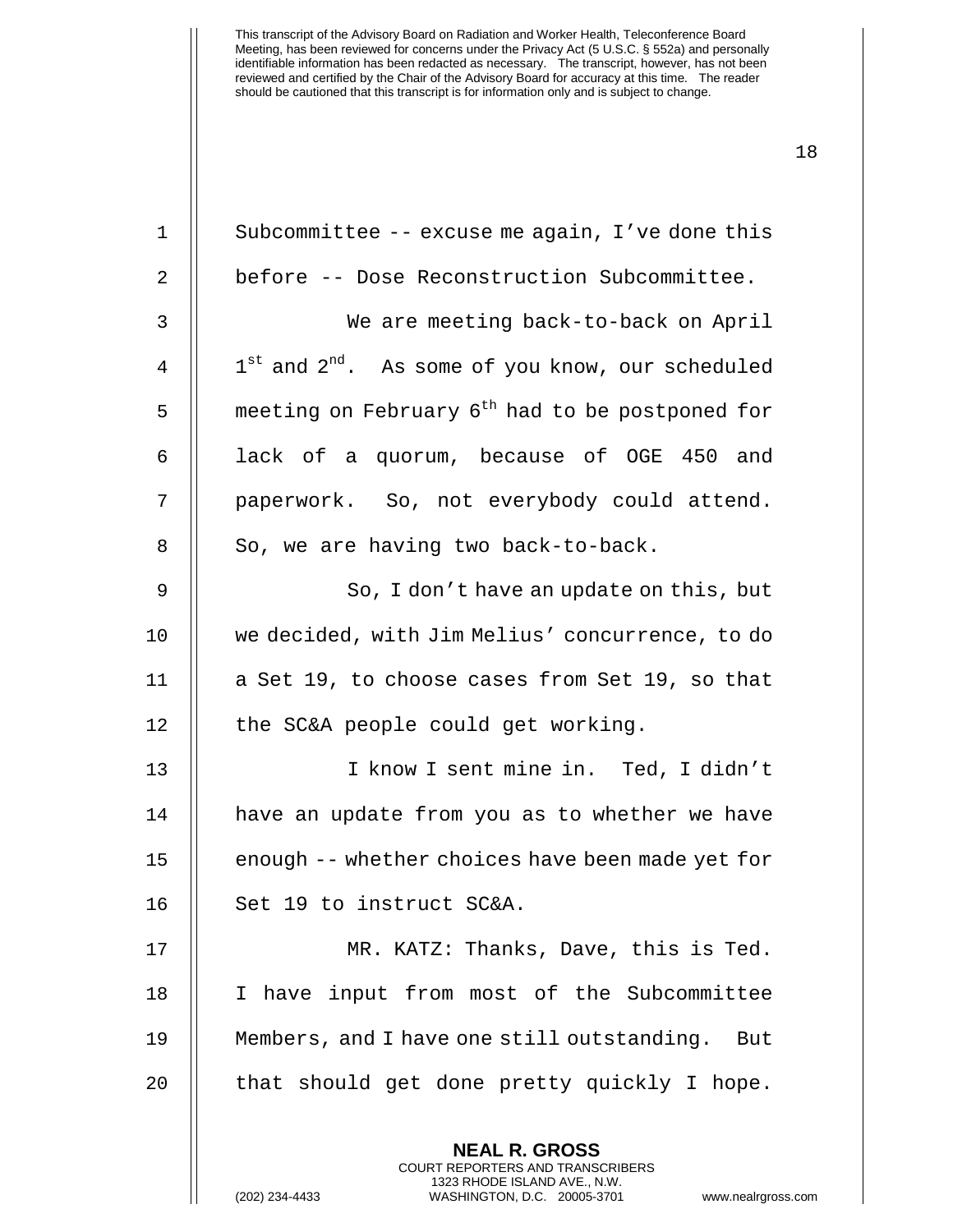**NEAL R. GROSS** COURT REPORTERS AND TRANSCRIBERS 1323 RHODE ISLAND AVE., N.W. 1 || And, if need be, I'll just move it forward 2 || without all the input. 3 || MEMBER KOTELCHUCK: Okay, good. 4 CHAIRMAN MELIUS: Thanks, Dave. 5 || Anybody else have reports? 6 MEMBER CLAWSON: Yeah, this is Brad. 7 Just to speak about Fernald a little bit. We 8 || are still trying to set up a Work Group to start 9 || going over the Site Profile issues. We've had 10 || a letter come in to us, and we've got kind of  $11$   $\parallel$  a technical call to be able to address that 12 || letter coming up. That's all I've got to 13 | report on it. 14 || CHAIRMAN MELIUS: Okay, thanks, Brad. 15 Anybody else? 16 (No response.) 17 || Okay, thank you. Let me just address  $18$   $\parallel$  -- actually, there's that letter and another 19 letter. We all received a copy of the letter 20 | regarding Fernald raising some issues about the

(202) 234-4433 WASHINGTON, D.C. 20005-3701 www.nealrgross.com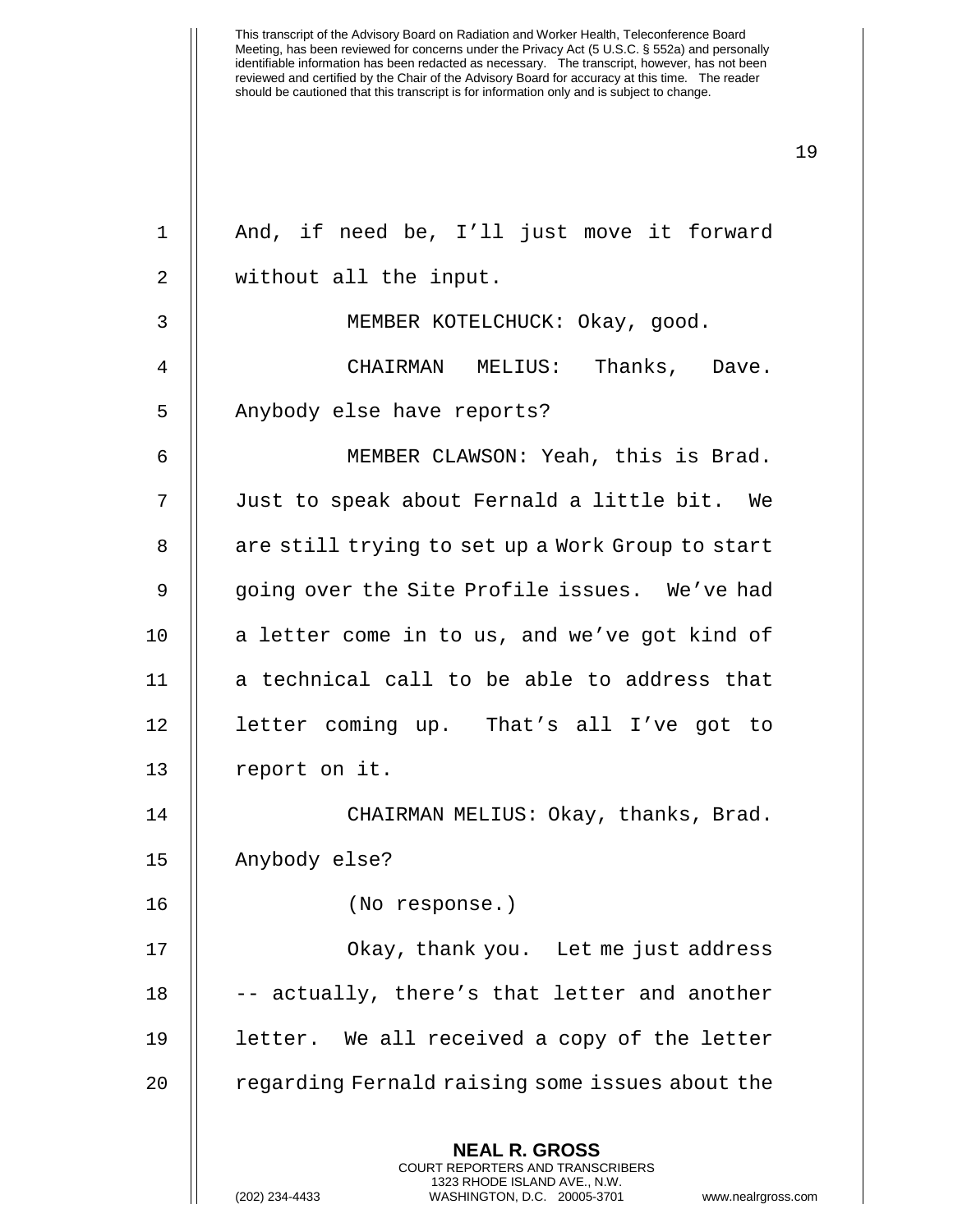1 || time period for the SEC. And, as Brad just

2 || said, the Work Group is setting up a 3 || meeting/call to discuss that. 4 And, as discussed, the person who sent 5 | in the letter has been notified that that is the  $6$  || plan and that is going on. So, we addressed 7 || that letter. 8 We also received another letter 9 || regarding the Pinellas site, raising a number 10 of issues. This is the letter that was sent 11 jointly to, I think, Dr. Howard, Stu Hinnefeld 12 | and the Advisory Board. There may be others on 13  $\parallel$  that. And that came in, I think, last week or 14 || the week before. 15 We are currently waiting on -- it 16 | primarily addressed some issues regarding the 17 | NIOSH and DCAS. So before the Board responds, 18 || I think we need to wait and let the NIOSH do the 19 initial response on that. So, I'll keep  $20$  || everybody informed on that.

> **NEAL R. GROSS** COURT REPORTERS AND TRANSCRIBERS 1323 RHODE ISLAND AVE., N.W.

20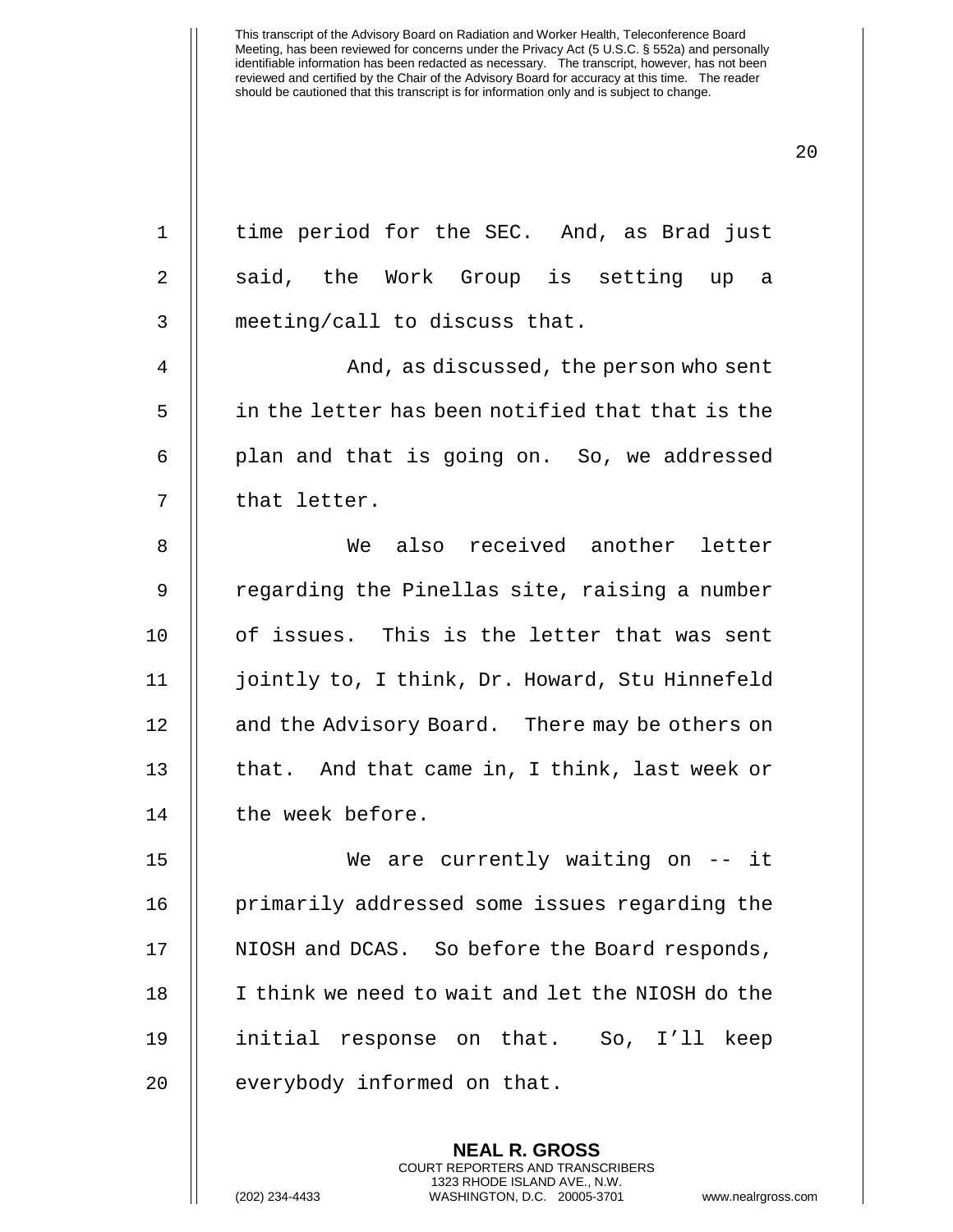| $\mathbf 1$ | The last item I have on the agenda is                                                                                                                             |
|-------------|-------------------------------------------------------------------------------------------------------------------------------------------------------------------|
| 2           | the plans for the April and July Board Meetings.                                                                                                                  |
| 3           | Let's start with April. Ted?                                                                                                                                      |
| 4           | MR. KATZ: Sure. So, I've drafted up                                                                                                                               |
| 5           | a very preliminary agenda for the meeting, and                                                                                                                    |
| 6           | what seems quite clear from doing that is that                                                                                                                    |
| 7           | we can meet in a day. We don't need the second                                                                                                                    |
| 8           | day. So we would be meeting on April 29 <sup>th</sup> .                                                                                                           |
| 9           | That's Tuesday, April $29^{th}$ . We need a full day                                                                                                              |
| 10          | for that, so plan on staying through the end of                                                                                                                   |
| 11          | the day. The public comment session right now                                                                                                                     |
| 12          | I have slated for around 5:00-5:15 through                                                                                                                        |
| 13          | 6:15. So, I'm not sure you'll be able to get                                                                                                                      |
| 14          | out, considering a lot of you would have to                                                                                                                       |
| 15          | travel through Atlanta, too, to be able to get                                                                                                                    |
| 16          | out that evening.                                                                                                                                                 |
| 17          | And that agenda -- I mean, the                                                                                                                                    |
| 18          | non-routine items on there include the coworker                                                                                                                   |
| 19          | dose modeling agenda item that we've carried                                                                                                                      |
| 20          | for several meetings, Nuclear Metal<br>now                                                                                                                        |
|             | <b>NEAL R. GROSS</b><br><b>COURT REPORTERS AND TRANSCRIBERS</b><br>1323 RHODE ISLAND AVE., N.W.<br>(202) 234-4433<br>WASHINGTON, D.C. 20005-3701<br>www.nealrgros |

(202) 234-4433 WASHINGTON, D.C. 20005-3701 www.nealrgross.com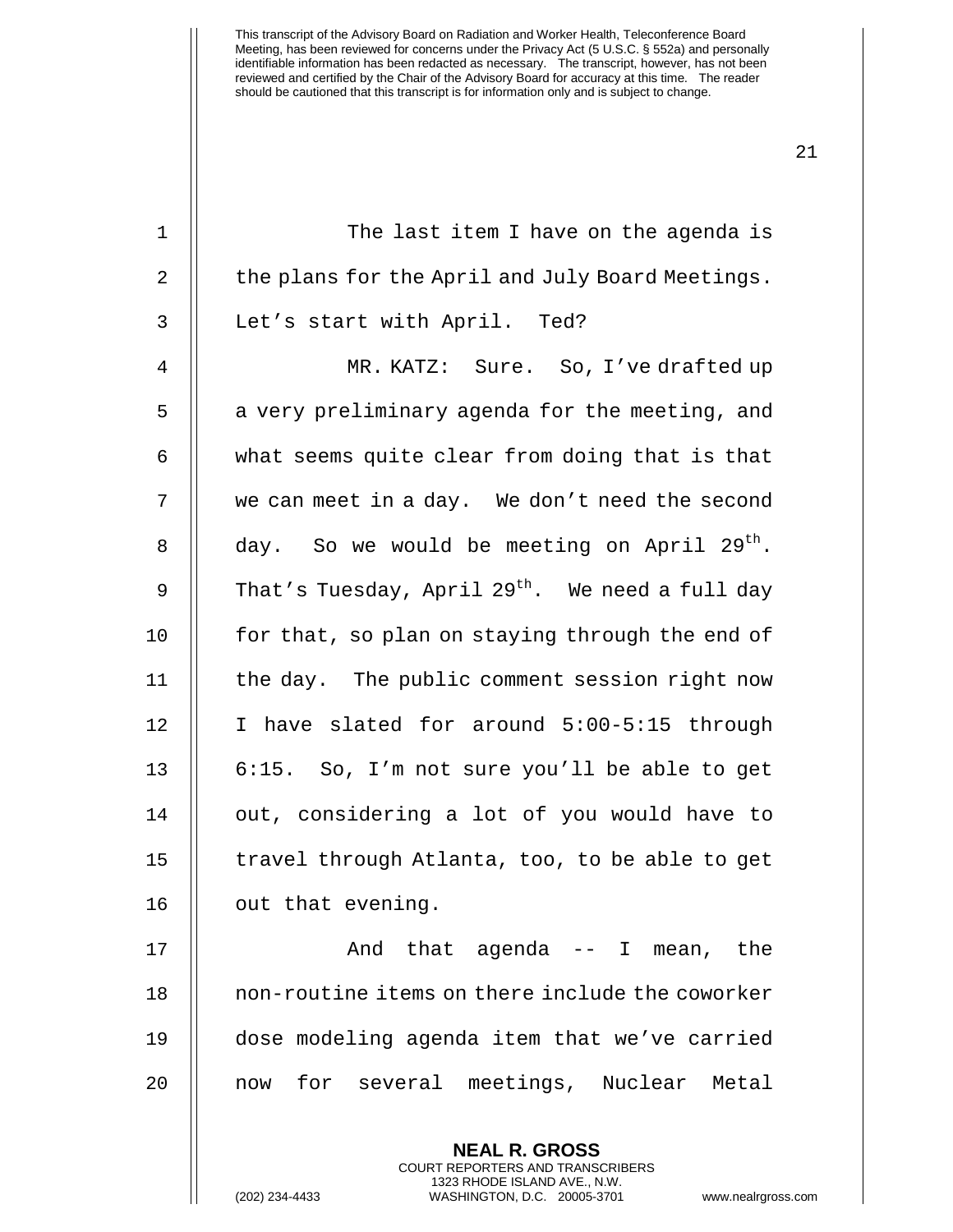**NEAL R. GROSS** COURT REPORTERS AND TRANSCRIBERS 1323 RHODE ISLAND AVE., N.W. 1 | Industries, that SEC, and then Joslyn. We plan 2 | on having a session on Joslyn. So, hopefully, 3 we can close out consideration of that SEC 4 petition. 5 We'd also have, towards the end of the 6 day, before the public comment session, we have 7 || right now an hour slated for the Savannah River 8 || Site SEC Work Group update. 9 || How that develops just sort of depends 10 | on the upcoming SEC Issues meeting in part, but 11 | that's what I have on there for now. 12 || MEMBER ANDERSON: How long a drive is 13 it from Augusta to Atlanta? 14 MR. KATZ: I'm sorry, what was the 15 question? How far is it? 16 MEMBER ANDERSON: Yeah, how long a 17 || drive, if we can't get a late flight out of 18 Atlanta. 19 MEMBER CLAWSON: It's an hour and 20 || twenty-five.

(202) 234-4433 WASHINGTON, D.C. 20005-3701 www.nealrgross.com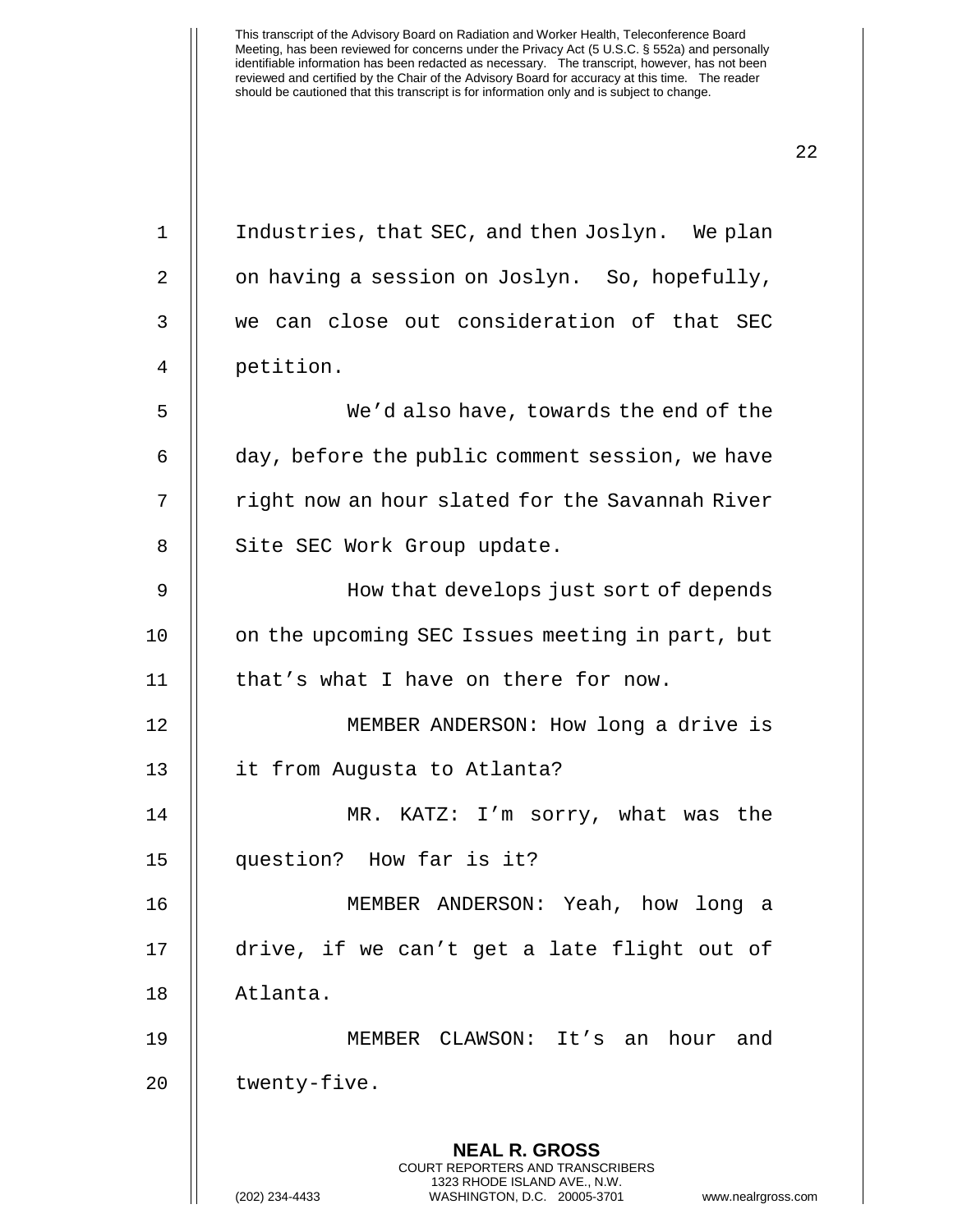| $\mathbf 1$ | MR. KATZ: Yeah, it's about an hour and                                                                                                                                 |
|-------------|------------------------------------------------------------------------------------------------------------------------------------------------------------------------|
| 2           | a half.                                                                                                                                                                |
| 3           | MEMBER ANDERSON: Okay, I got it.                                                                                                                                       |
| 4           | Thanks.                                                                                                                                                                |
| 5           | MR. KATZ: You can also get, you know,                                                                                                                                  |
| 6           | a puddle hopper if you want to do that.                                                                                                                                |
| 7           | MEMBER ANDERSON: Yeah.                                                                                                                                                 |
| 8           | CHAIRMAN MELIUS: Then you get to                                                                                                                                       |
| 9           | sprint through Hartsfield.                                                                                                                                             |
| 10          | MR. KATZ: Yes, exactly.                                                                                                                                                |
| 11          | MEMBER ANDERSON: Right, exactly.                                                                                                                                       |
| 12          | MR. KATZ: It all depends on how you                                                                                                                                    |
| 13          | want to get your exercise.                                                                                                                                             |
| 14          | CHAIRMAN MELIUS: Puddle jumpers                                                                                                                                        |
| 15          | always end up as the farthest gate away. And                                                                                                                           |
| 16          | always late.                                                                                                                                                           |
| 17          | Just to clarify one thing that Ted                                                                                                                                     |
| 18          | just added, which I had neglected to mention.                                                                                                                          |
| 19          | It's also clear from some of the recent Savannah                                                                                                                       |
| 20          | River Work Group meetings that in order to                                                                                                                             |
|             | <b>NEAL R. GROSS</b><br><b>COURT REPORTERS AND TRANSCRIBERS</b><br>1323 RHODE ISLAND AVE., N.W.<br>(202) 234-4433<br>WASHINGTON, D.C. 20005-3701<br>www.nealrgross.com |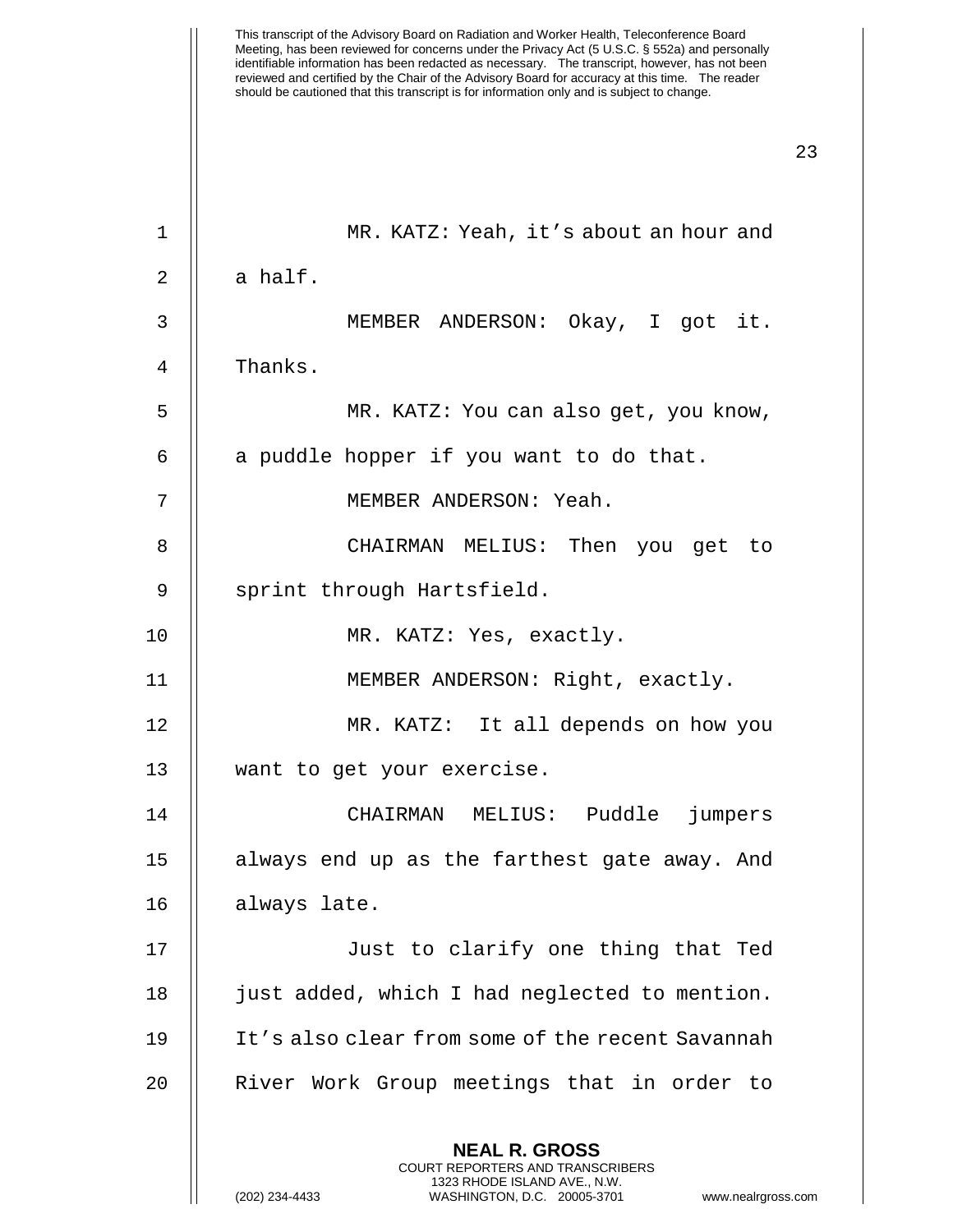1 | address at least some of the issues at Savannah 2 | River, which are largely coworker model issues, 3 we need to sort of move along on some of the more 4 || general coworker model issues.

5 || So, trying to schedule the SEC  $6 \parallel$  Evaluation Group to be a little bit more general 7 || as to I guess what's referred to as, you know, 8 || the one-person one-sample issue, but some of 9 || the general statistical issues related to 10 || coworker models. They do tie together, and 11 hopefully we can make progress if not resolve 12 | the issues on the coworker models, but also make 13 || progress on Savannah River.

14 July Board Meeting, Ted?

 MR. KATZ: Right. And July -- I don't  $\parallel$  have the date in front of me  $-$ - I believe the  $\parallel$  29<sup>th</sup> and 30<sup>th</sup> we have slated. Whether we need two days or not is a question at this point.

19 || But the one item I thought we might 20  $\parallel$  chat about is whether anyone has good ideas for

> **NEAL R. GROSS** COURT REPORTERS AND TRANSCRIBERS 1323 RHODE ISLAND AVE., N.W.

(202) 234-4433 WASHINGTON, D.C. 20005-3701 www.nealrgross.com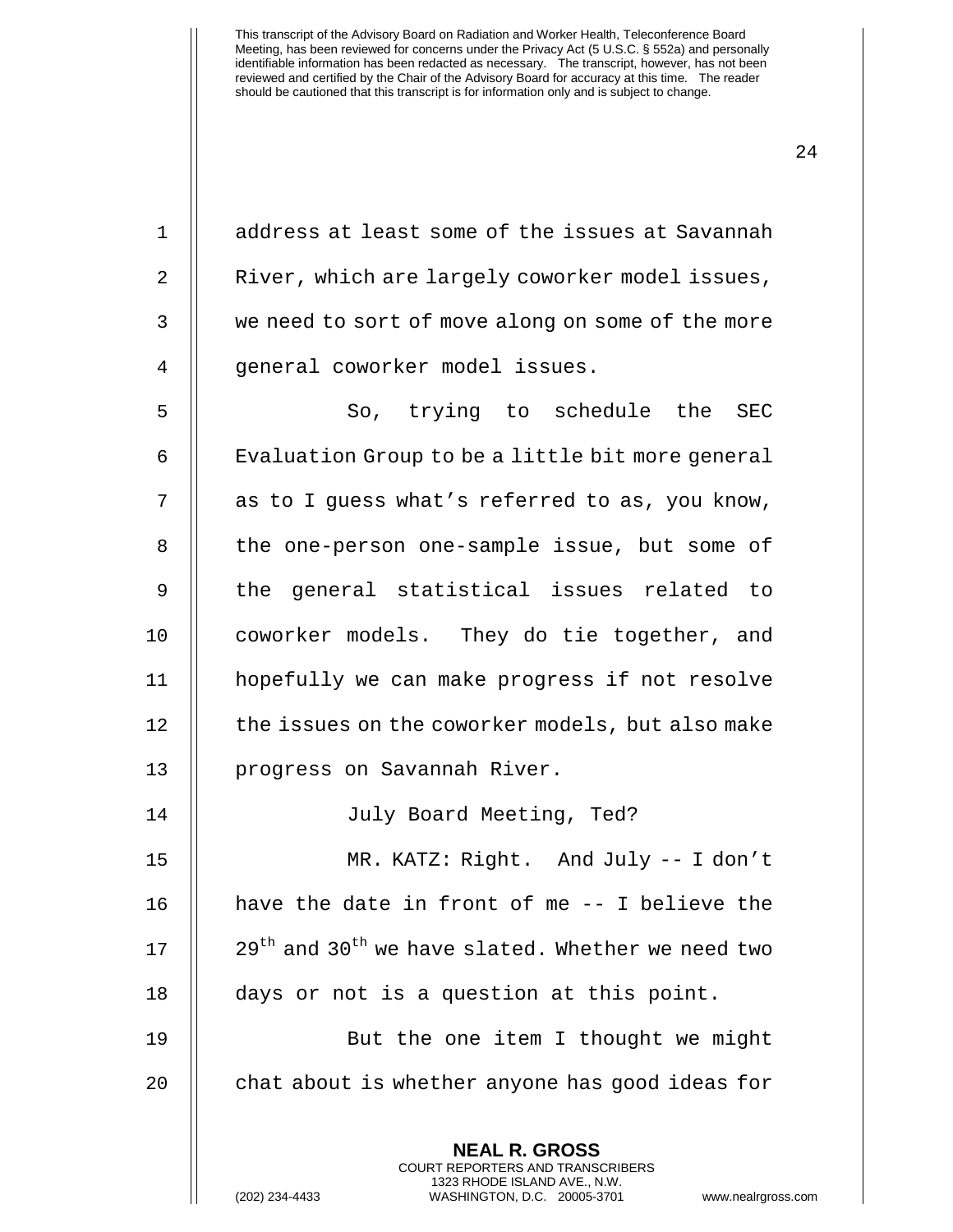1 where to locate that meeting. So, I don't

25

2 || know, Jim, if you want to start off that 3 conversation. 4 CHAIRMAN MELIUS: Yeah, Ted and I went  $5$   $\parallel$  back and forth on trying to figure out a site 6  $\parallel$  that we might select, and I think up until now 7 || largely the criteria has been either we have a 8 | new SEC petition at a site, or a new SEC Petition 9 | Evaluation Report for NIOSH to address that, or 10 || we have another SEC petition where we are 11 || farther along and either are trying to finish 12 || it up or further along at the site. 13 || Now we are basically getting into the  $14$  |  $-$  I think we are at a point where we are trying 15 || to get more progress on a number issues at a 16 || site, which I think it's harder to decide where  $17$   $\parallel$  to go and where we will get input from. 18 I put up for the July meeting as a 19 || suggestion the Lawrence Berkeley site. We 20 || haven't been out there for a while. There was

> **NEAL R. GROSS** COURT REPORTERS AND TRANSCRIBERS 1323 RHODE ISLAND AVE., N.W.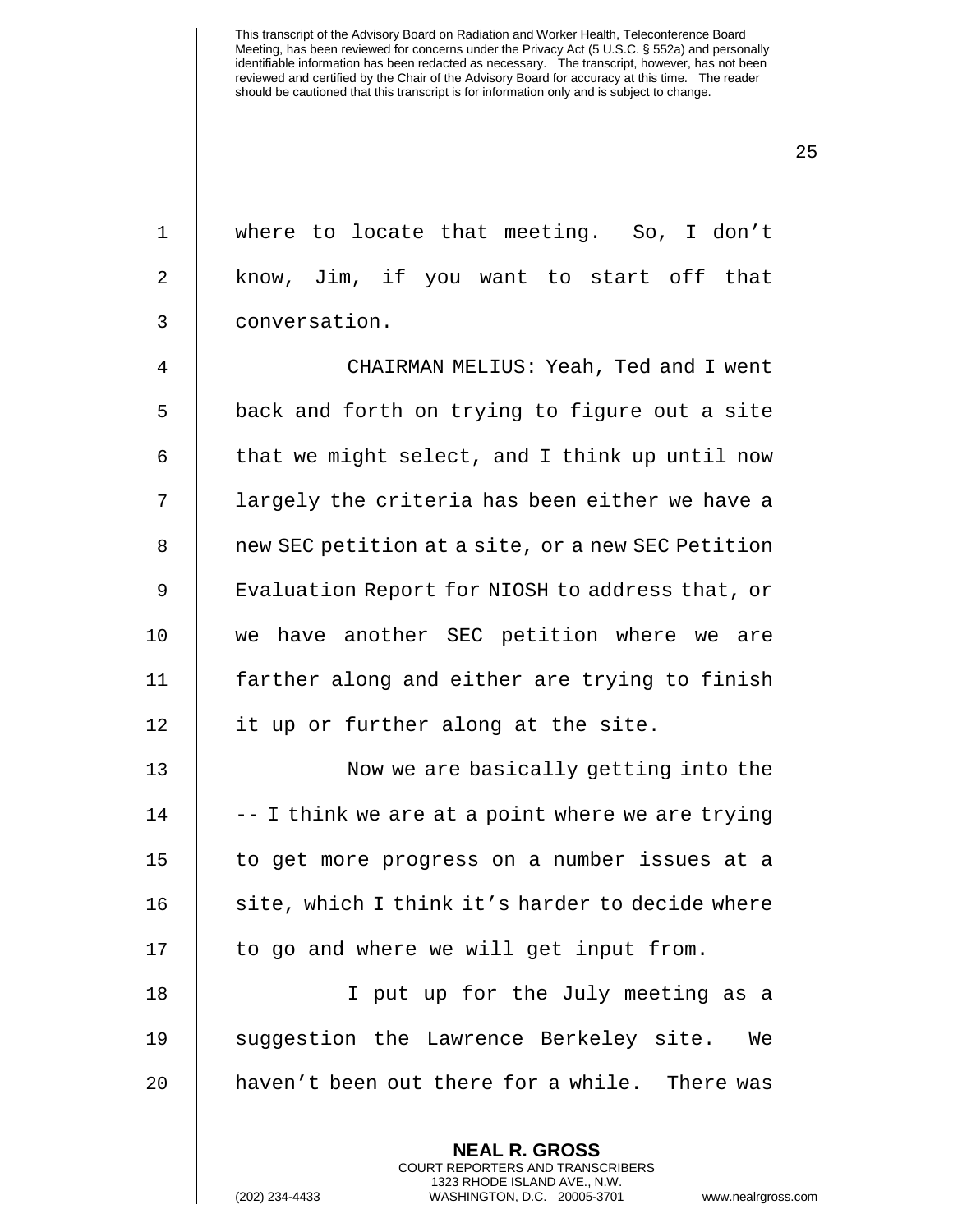| $\mathbf 1$    | activity from the Work Group, but with the idea   |
|----------------|---------------------------------------------------|
| 2              | that we'd go there because we needed input on     |
| $\mathfrak{Z}$ | sort of Site Profile issues from, you know,       |
| $\overline{4}$ | hopefully we would get from people working        |
| 5              | there or people familiar with the site.           |
| 6              | You know, that may not be the only one            |
| 7              | where that would be helpful, but we have to sort  |
| 8              | of try to think, you know, we choose a site where |
| 9              | it would help us move forward on the site to get  |
| 10             | some input from the people at the site.           |
| 11             | I mean, I know there are examples in              |
| 12             | Augusta where we've had issues with how well do   |
| 13             | the employment records, or the other dose         |
| 14             | monitoring records, like where people actually    |
| 15             | work, are they complete and comprehensive?        |
| 16             | So, getting input from people at the site I       |
| 17             | think is helpful in that regard. I think we had   |
| 18             | good input at the Kansas City site, which was     |
| 19             | our last one. I don't know if people have other   |
| 20             | suggestions for location, or thoughts.            |

**NEAL R. GROSS** COURT REPORTERS AND TRANSCRIBERS 1323 RHODE ISLAND AVE., N.W.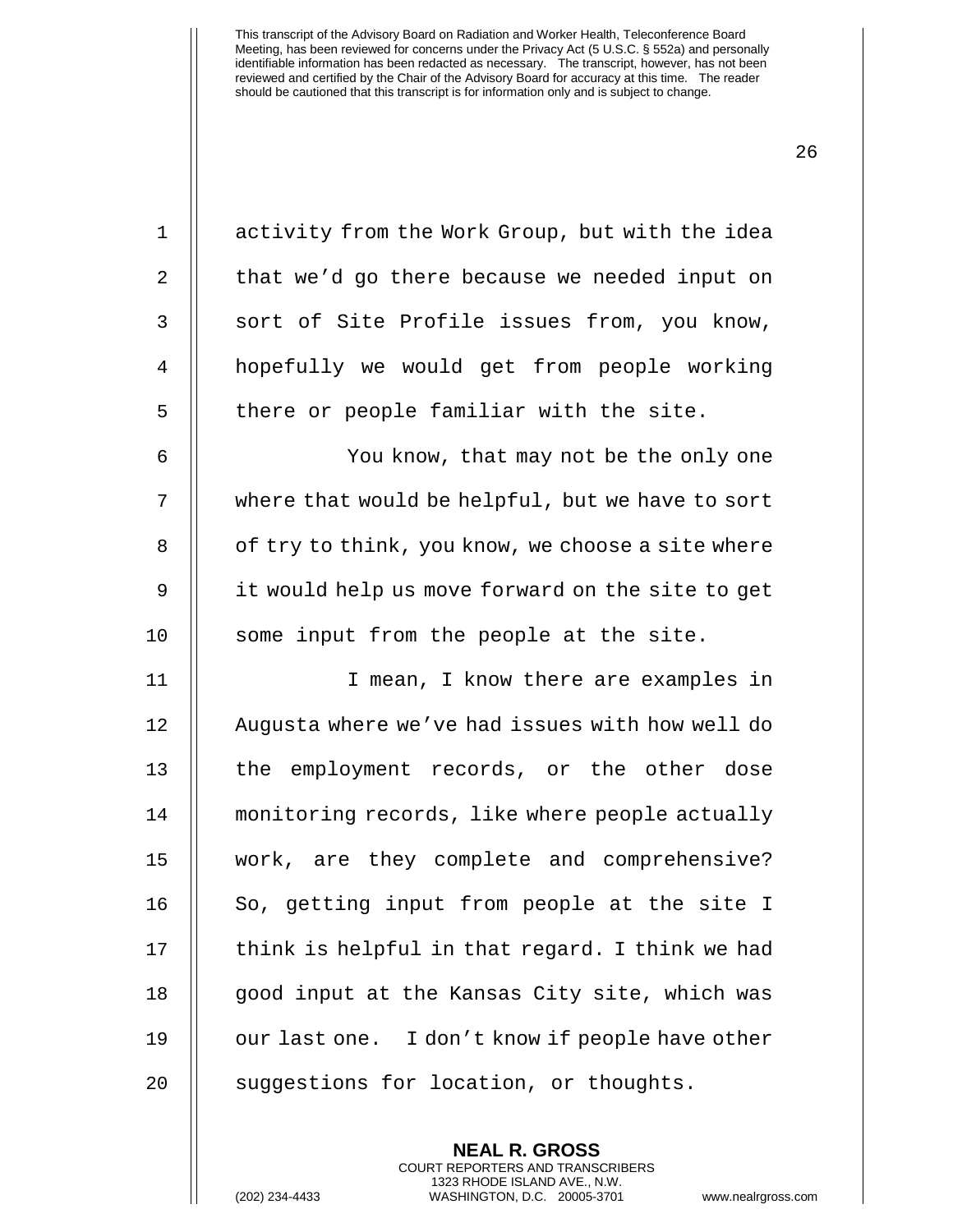| $\mathbf{1}$   | MEMBER MUNN: This is Wanda. I think              |
|----------------|--------------------------------------------------|
| 2              | your suggestion of Lawrence Livermore is a       |
| $\mathfrak{Z}$ | particularly good one, and appropriate for that  |
| 4              | time, if it's amenable with others.              |
| 5              | MEMBER ZIEMER: Actually, it was                  |
| 6              | Lawrence Berkeley that was the site of concern,  |
| 7              | and we thought initially we would have enough    |
| 8              | materials to go ahead, but it turns out that     |
| 9              | there's quite a bit to do. And I think NIOSH     |
| 10             | is going through a lot of data now. Jim Neton    |
| 11             | may want to update us on that a little bit. But  |
| 12             | the indication is we won't be ready to fully     |
| 13             | handle all the issues on the Site Profile, which |
| 14             | is what we would have to be looking at. I don't  |
| 15             | think there's SEC petition in process right now  |
| 16             | for Lawrence Berkeley, if I recall correctly.    |
| 17             | But we do have some White Papers that            |
| 18             | have yet to be dealt with, that have been        |
| 19             | reviewed by SC&A as well, but there's a lot of   |
| 20             | material yet being gathered for Lawrence         |
|                |                                                  |

**NEAL R. GROSS** COURT REPORTERS AND TRANSCRIBERS 1323 RHODE ISLAND AVE., N.W.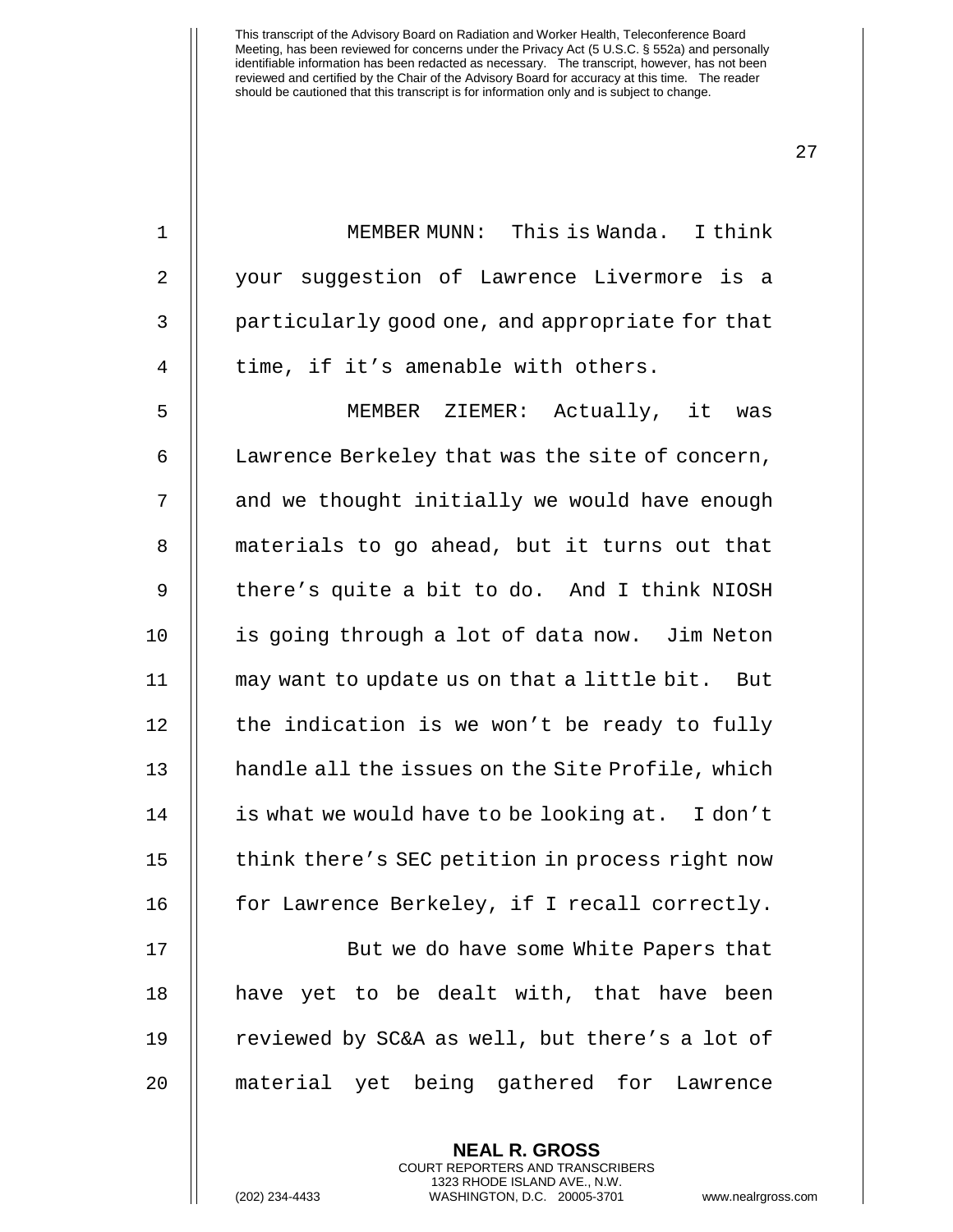| $\mathbf 1$    | Berkeley. Jim Neton, do you have any comments     |
|----------------|---------------------------------------------------|
| 2              | on this? I think that probably July is going      |
| 3              | to end up being too early to really hit that site |
| $\overline{4}$ | fully in terms of the Site Profile.               |
| 5              | DR. NETON: Yes, Dr. Melius, this is               |
| 6              | Jim. We are looking at the Lawrence Berkeley      |
| 7              | -- if you recall, we added 8314 at Lawrence       |
| 8              | Berkeley some time in 1960, and it was concluded  |
| $\mathsf 9$    | -- we had added an extension date. So, if we      |
| 10             | are going to add another class we would have to   |
| 11             | go through the 8314 process again.                |
| 12             | Right now, we are going through the               |
| 13             | data to see, in light of what we've done in other |
| 14             | SECs, whether or not we can actually              |
| 15             | reconstruct all of the internal doses for the     |
| 16             | myriad of radionuclides that were present at      |
| 17             | the site, you know, in the late >60s and early    |
| 18             | >70s.                                             |
| 19             | We have a lot of data, we have a lot              |
| 20             | of bioassay, and we are just trying to look       |
|                | <b>NEAL R. GROSS</b>                              |

COURT REPORTERS AND TRANSCRIBERS 1323 RHODE ISLAND AVE., N.W.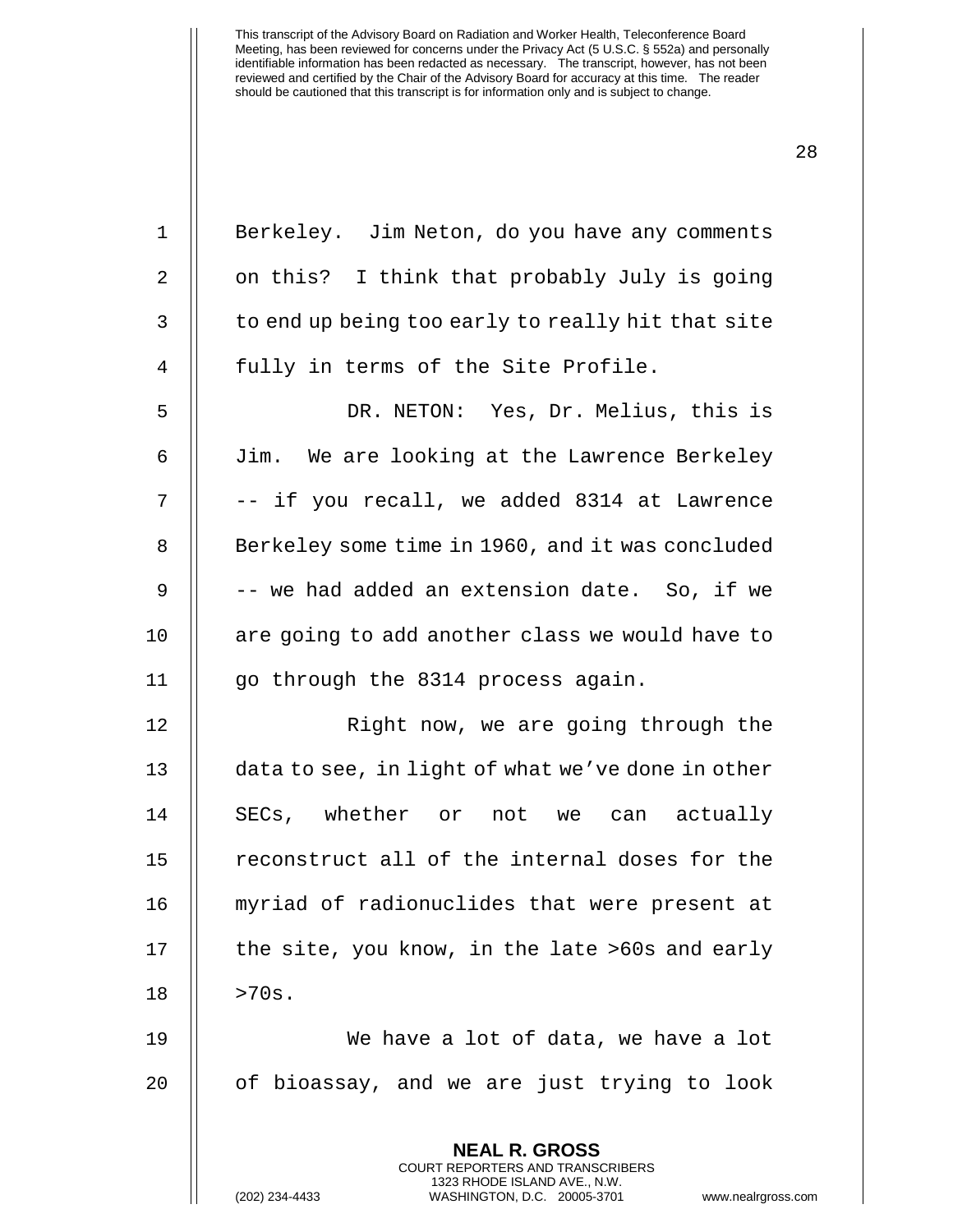| $\mathbf 1$    | through it, and I don't think we'd be ready at                                                                                                              |
|----------------|-------------------------------------------------------------------------------------------------------------------------------------------------------------|
| $\overline{2}$ | the July meeting.                                                                                                                                           |
| $\mathsf 3$    | At this point, we only have five                                                                                                                            |
| $\overline{4}$ | active claims in process at Lawrence Berkeley                                                                                                               |
| 5              | as well. So, there may not be a lot of interest                                                                                                             |
| 6              | there, in general.                                                                                                                                          |
| 7              | CHAIRMAN MELIUS: To me, the latter is                                                                                                                       |
| 8              | more important. My point is, that in previous                                                                                                               |
| 9              | Site Profile issues -- I don't think it's the                                                                                                               |
| 10             | type of SEC where we're trying to reach closure,                                                                                                            |
| 11             | you know, or whatever and we are focusing on one                                                                                                            |
| 12             | or two issues. These are general issues. And                                                                                                                |
| 13             | I think the question is, can we get input as we                                                                                                             |
| 14             | are, you know, going through these issues,                                                                                                                  |
| 15             | which may take time. There may not a single                                                                                                                 |
| 16             | closure point like there is with the SECs.                                                                                                                  |
| 17             | And, you know, where is there an issue where we                                                                                                             |
| 18             | would like to get some additional information                                                                                                               |
| 19             | from people at the site?                                                                                                                                    |
| 20             | If there's not a lot of interest in                                                                                                                         |
|                | <b>NEAL R. GROSS</b><br>COURT REPORTERS AND TRANSCRIBERS<br>1323 RHODE ISLAND AVE., N.W.<br>WASHINGTON, D.C. 20005-3701<br>(202) 234-4433<br>www.nealrgross |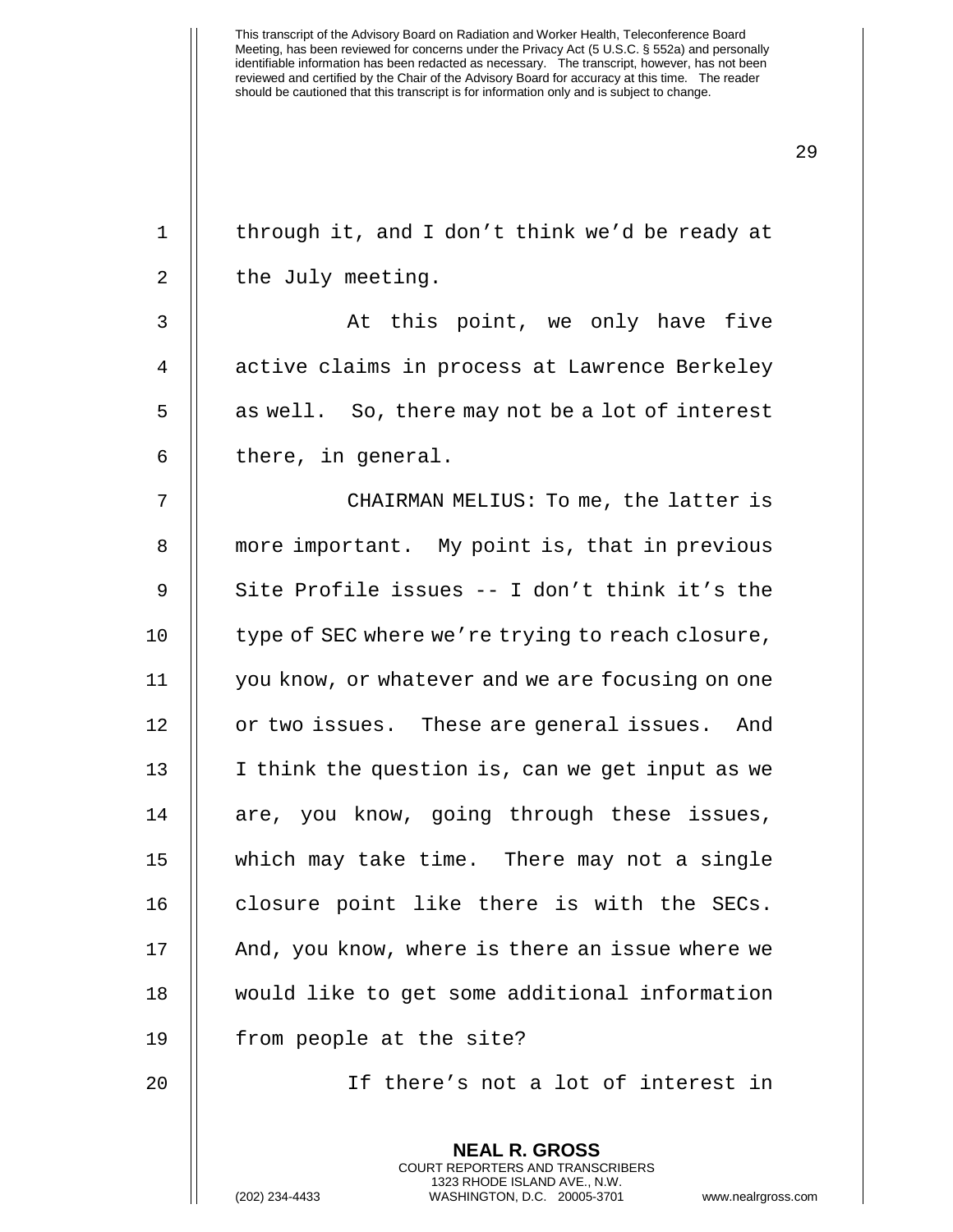1 || claims, I think that might argue we might not 2 || get input at that particular site. It's always 3 || hard to predict who will be there. Maybe it 4 || generates more interest. 5 I just think we need to think about  $6$   $\parallel$  them little differently than if we were having 7 || an active SEC at a site, where it's sort of a 8 || single closure point and we tend to be more 9 || focused on one or two issues. 10 MR. KATZ: Jim, this is Ted. I'm 11 just -- I'm here with Brad and Josie and just 12 | chatting about whether, actually, that logic of 13 || trying to sort of shake the trees for 14 information wouldn't point to -- Idaho actually 15 is a good site, because given the data captures 16 || that are ongoing right now, that Bomber's 17 || involved here. He's up here at Germantown 18 doing that just now. But that might be a site 19 if we can sort of rally people to come to the 20 meeting and provide that kind of input, that

> **NEAL R. GROSS** COURT REPORTERS AND TRANSCRIBERS 1323 RHODE ISLAND AVE., N.W.

(202) 234-4433 WASHINGTON, D.C. 20005-3701 www.nealrgross.com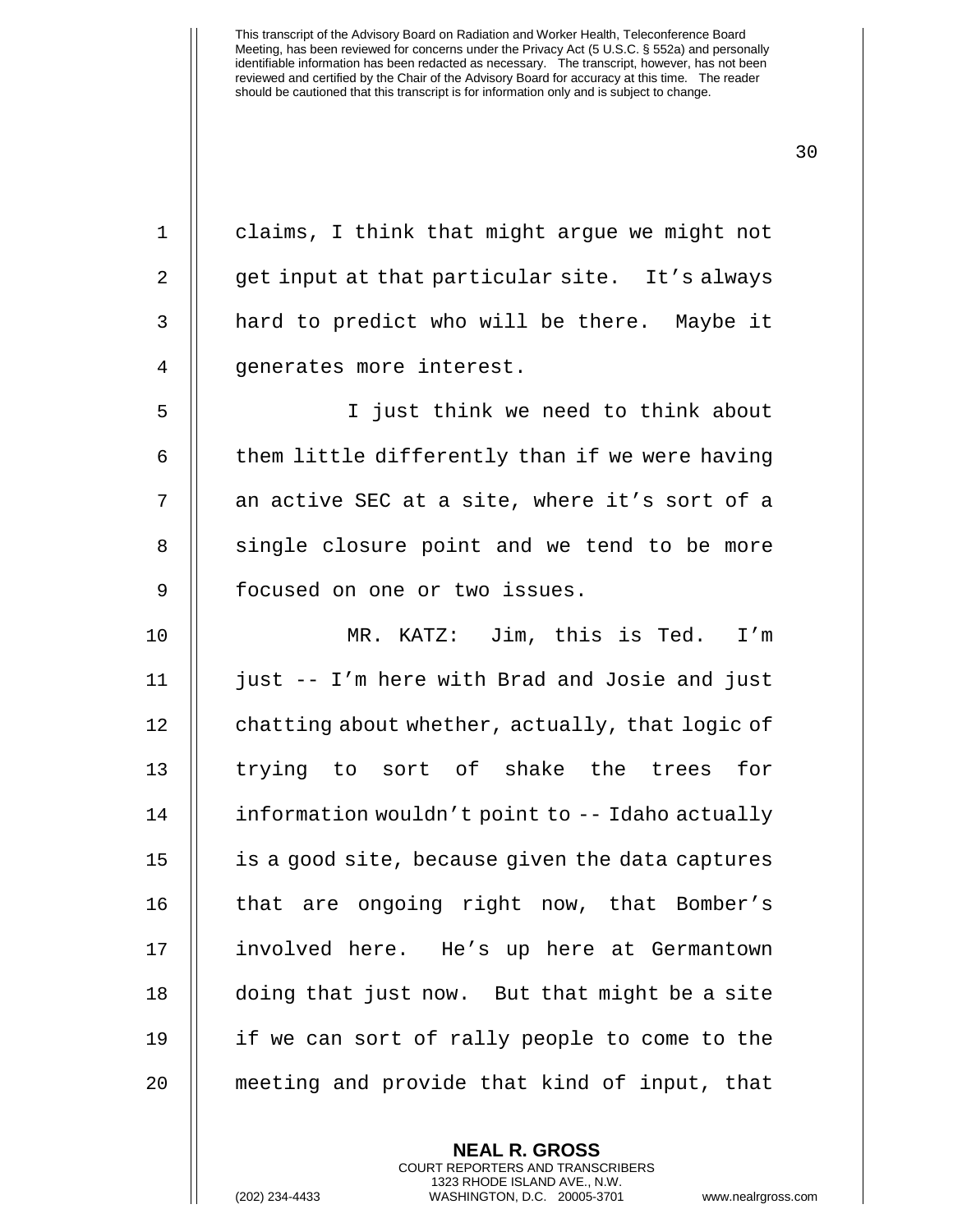**NEAL R. GROSS** COURT REPORTERS AND TRANSCRIBERS 1323 RHODE ISLAND AVE., N.W. 1 || might fit the bill. 2 MEMBER CLAWSON: Plus it's July and you 3 || guys won't be snowed in. 4 CHAIRMAN MELIUS: Yeah, I'm in 5 Washington, D.C. and there's snow on the ground 6 | from Sunday and Monday. So, I'm not sure I 7 believe you, Brad. 8 MEMBER CLAWSON: We don't have any 9 || snow, Jim. It's been in the 50s. 10 MR. KATZ: But you will in July. 11 (Laughter.) 12 CHAIRMAN MELIUS: No, I think Idaho 13 would be another -- that's another choice. 14 MEMBER SCHOFIELD: This is Phil. I was 15 || going to also say that we might have enough 16 | information by then for a Santa Susana Field 17 | Lab, to allow some of those folks to come speak  $18$  | to us. 19 CHAIRMAN MELIUS: We ought to see that 20 | area at some point.

(202) 234-4433 WASHINGTON, D.C. 20005-3701 www.nealrgross.com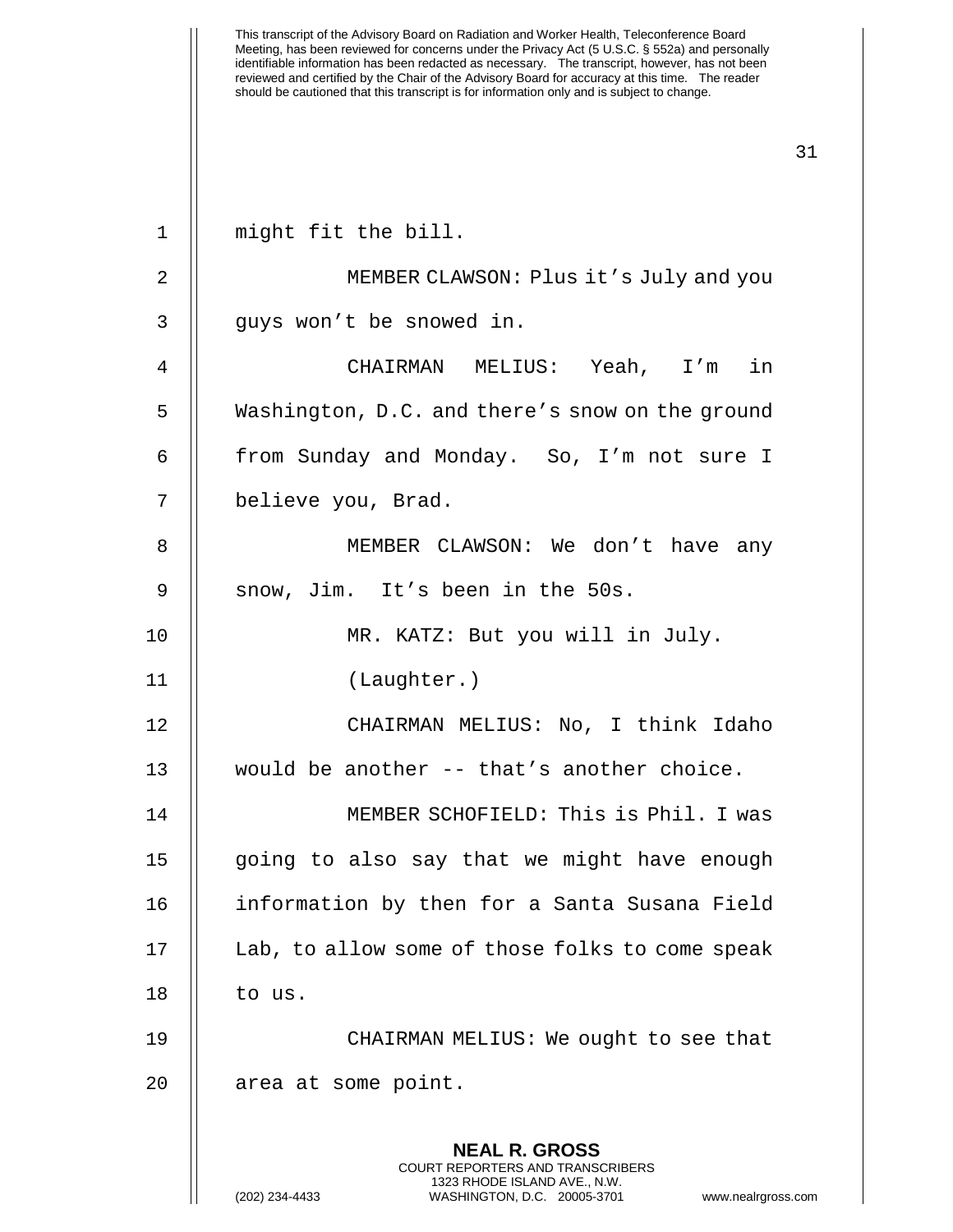1 || MEMBER MUNN: I just don't have any 2 || feel at all as to how that Santa Susana process 3 || is falling together. It's difficult for me to 4 || assess anything.

5 MEMBER SCHOFIELD: It's actually  $6$  || starting to come together pretty good.

7 DR. NETON: This is Jim. I could 8 || comment on that. We have completed the 9 || coworker model. If you recall, we went back 10 || and obtained the hard drive which contained all 11 || of the electronic images of the bioassay data 12 || from Santa Susana. And that effort was just 13  $\parallel$  released, I think, early this week. So, SC&A 14 would be in a position to take that coworker 15 model and evaluate it for completeness and 16 | accuracy and adequacy.

17 || That is for them one of the biggest 18  $\parallel$  hold ups -- that has been the biggest hold up 19 at Santa Susana, but that's just getting 20 | underway with the SC&A review.

> **NEAL R. GROSS** COURT REPORTERS AND TRANSCRIBERS 1323 RHODE ISLAND AVE., N.W.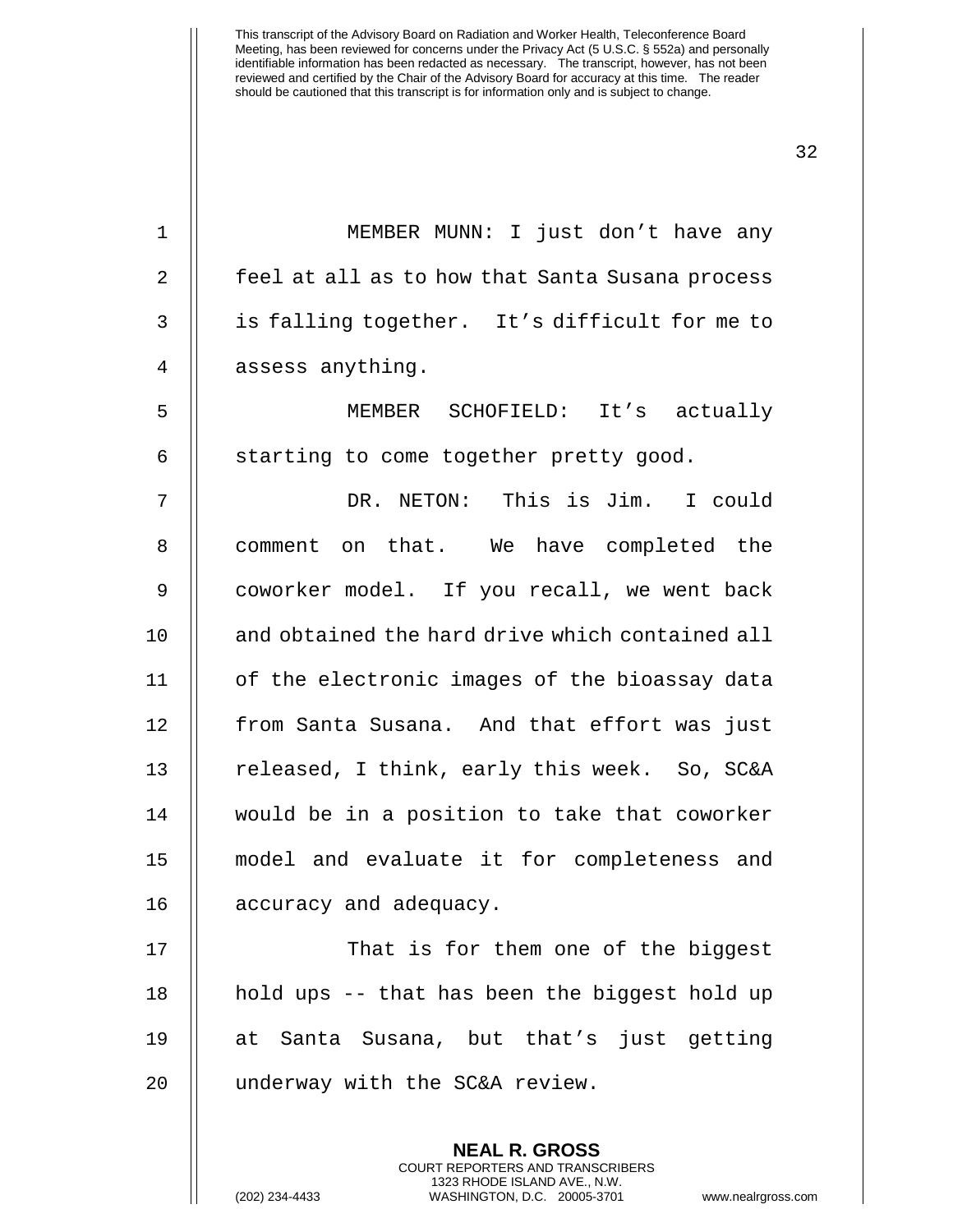| $\mathbf 1$ | So, I don't know, there are three or                     |
|-------------|----------------------------------------------------------|
| 2           | four other open items on there, but we've been           |
| 3           | waiting for the coworker model to be finished            |
| 4           | before we evaluated remaining issues which               |
| 5           | relate to the neutron measurements, and I think          |
| 6           | the external dosimetry database has some issues          |
| 7           | as well.                                                 |
| 8           | There are two or three issues out                        |
| 9           | there, the biggest of which is the coworker              |
| 10          | model evaluation.                                        |
| 11          | MEMBER MUNN: Do we have any feel for                     |
| 12          | what the contractor $-$ - where the contractor is,       |
| 13          | with respect to the schedule on Santa Susana?            |
| 14          | MR. KATZ: Well, the contractor hasn't                    |
| 15          | had a chance yet.                                        |
| 16          | MEMBER MUNN: I understand that they                      |
| 17          | don't have anything, but -- all right.                   |
| 18          | MR. KATZ: This is Ted.<br>I'm just                       |
| 19          | thinking that Santa Susana might be a better             |
| 20          | target for the fall meeting, given where it              |
|             | <b>NEAL R. GROSS</b><br>COURT REPORTERS AND TRANSCRIBERS |

1323 RHODE ISLAND AVE., N.W.

 $\begin{array}{c} \hline \end{array}$ 

(202) 234-4433 WASHINGTON, D.C. 20005-3701 www.nealrgross.com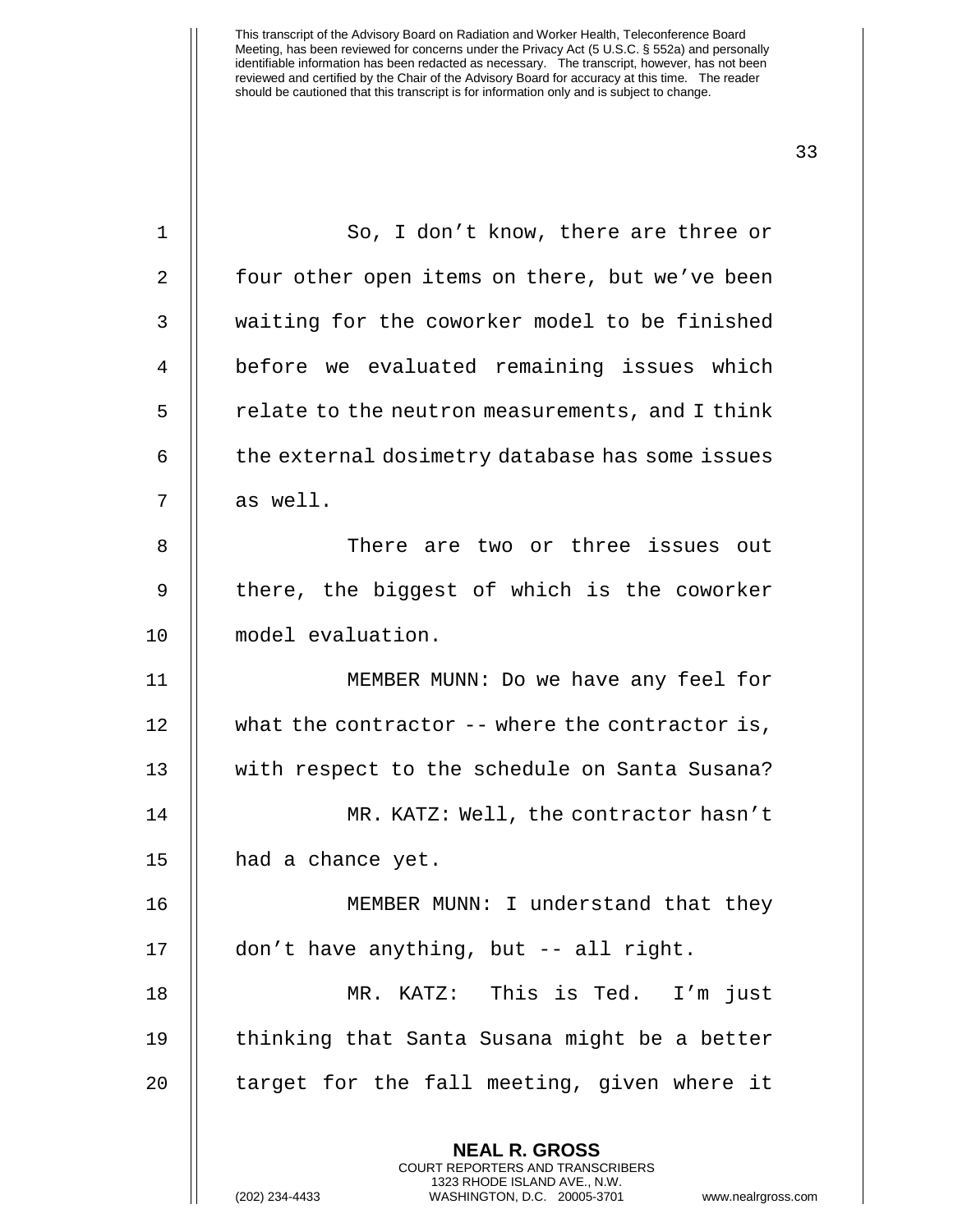| $\mathbf 1$    | stands now. Plus, if you consider weather, and                                                                                                                         |
|----------------|------------------------------------------------------------------------------------------------------------------------------------------------------------------------|
| $\overline{2}$ | you don't want to go to Idaho in the fall, if                                                                                                                          |
| 3              | you want to try to get information from people                                                                                                                         |
| 4              | from the site from Idaho, it makes sense to go                                                                                                                         |
| 5              | there in the summer.                                                                                                                                                   |
| 6              | MEMBER BEACH: Well, Idaho is a bit                                                                                                                                     |
| 7              | farther along, too.                                                                                                                                                    |
| 8              | CHAIRMAN MELIUS: We've got a one week                                                                                                                                  |
| 9              | window where we can visit.                                                                                                                                             |
| 10             | (Laughter.)                                                                                                                                                            |
| 11             | MR. KATZ: Exactly right.                                                                                                                                               |
| 12             | MEMBER MUNN: Well, at least it isn't                                                                                                                                   |
| 13             | all on a Thursday.                                                                                                                                                     |
| 14             | CHAIRMAN MELIUS: It's like the                                                                                                                                         |
| 15             | Antarctic, you know, you can fly in and fly out                                                                                                                        |
| 16             | for one week                                                                                                                                                           |
| 17             | MEMBER CLAWSON: You guys are hurting                                                                                                                                   |
| 18             | me.                                                                                                                                                                    |
| 19             | MEMBER ZIEMER: Brad volunteered his                                                                                                                                    |
| 20             | snowmobiles just in case.                                                                                                                                              |
|                | <b>NEAL R. GROSS</b><br><b>COURT REPORTERS AND TRANSCRIBERS</b><br>1323 RHODE ISLAND AVE., N.W.<br>WASHINGTON, D.C. 20005-3701<br>(202) 234-4433<br>www.nealrgross.com |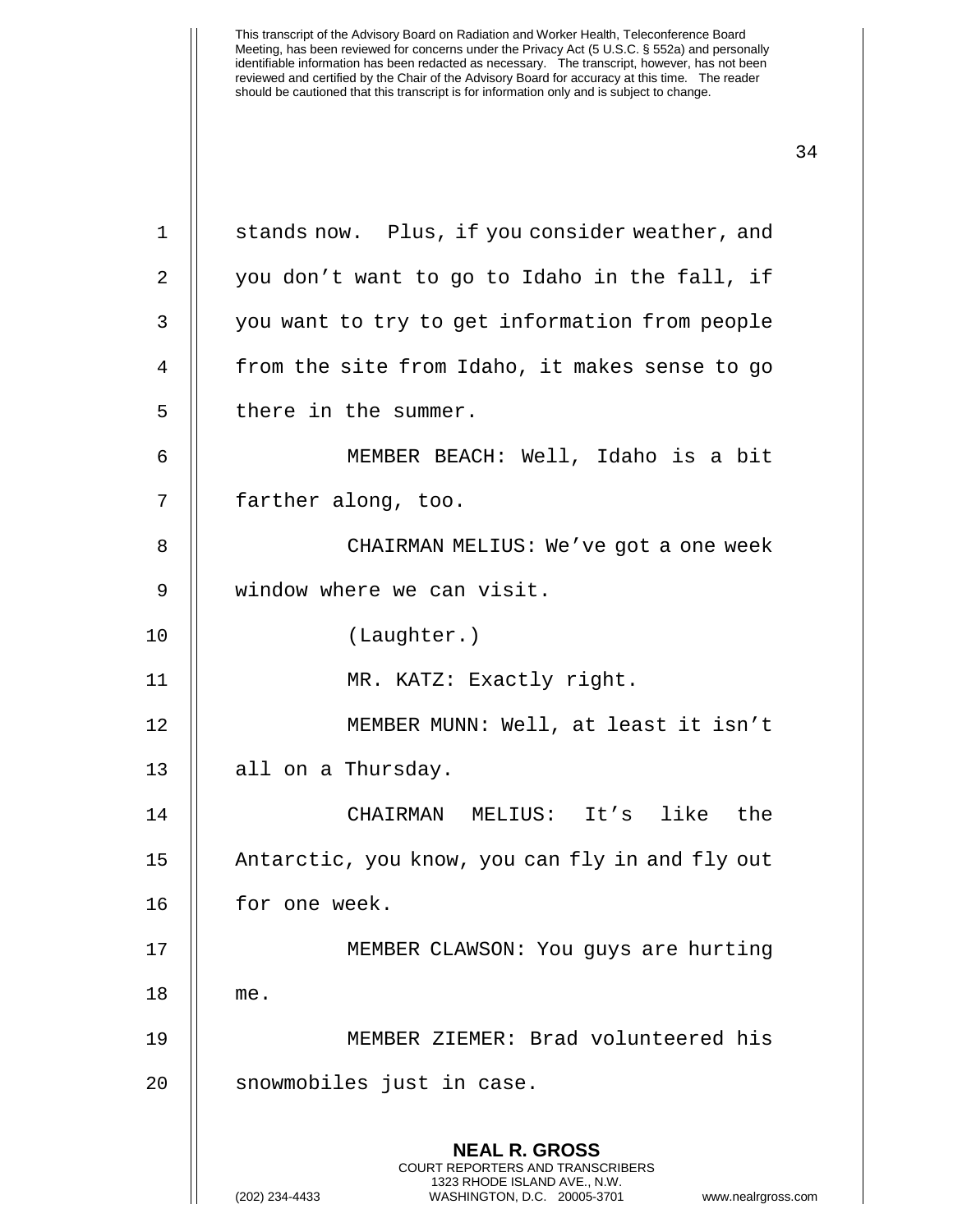| $\mathbf 1$    | CHAIRMAN MELIUS: Pick us up at the              |
|----------------|-------------------------------------------------|
| $\overline{2}$ | airport in Salt Lake and drive us in.           |
| 3              | Why don't we do this? We have an                |
| 4              | Idaho Work Group next week, I'll have a better  |
| 5              | idea. And we have at least three sites to       |
| 6              | consider in the schedule, and why don't we see  |
| 7              | what we draw up next week and then go ahead.    |
| 8              | MR. KATZ: Yeah, I think that's a good           |
| 9              | plan, Jim. So, we'll wait for that Work Group   |
| 10             | meeting, and then I'll need to make a choice    |
| 11             | quickly so that we can start moving the         |
| 12             | machinery for the next site.                    |
| 13             | CHAIRMAN MELIUS: Any other Board                |
| 14             | issues? If not --                               |
| 15             | DR. STIVER: This is John Stiver. If             |
| 16             | I could just add one thing. At the Procedures   |
| 17             | meeting in February, there was some talk about  |
| 18             | possibly establishing a work group at the       |
| 19             | Pacific Proving Grounds, or whether it might be |
| 20             | better to try to do that within Procedures or   |
|                | <b>NEAL R. GROSS</b>                            |

COURT REPORTERS AND TRANSCRIBERS 1323 RHODE ISLAND AVE., N.W.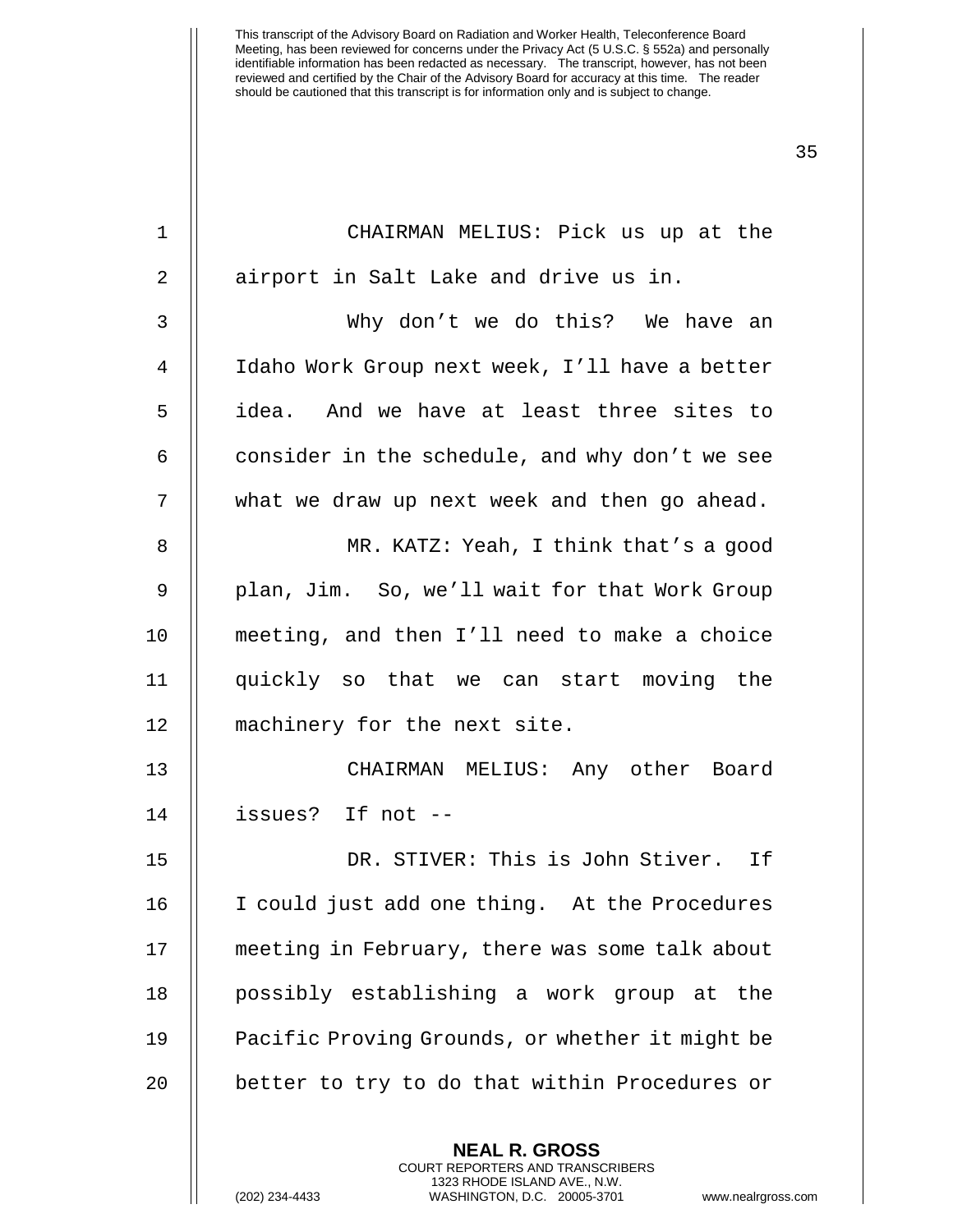**NEAL R. GROSS** COURT REPORTERS AND TRANSCRIBERS 1323 RHODE ISLAND AVE., N.W. 1 || some other venue. 2 | And, according to my notes, this is 3 || something we wanted to bring up to the Board 4 now. I know Wanda doesn't have access to her 5 | computer at this point, but Ted might want to 6  $\parallel$  talk about that a little bit before we close 7 II out. 8 MEMBER MUNN: Thank you, John, I 9 || appreciate that. 10 MR. KATZ: John, what exactly it is 11 || that you'd like me to talk about? 12 DR. STIVER: Kind of bring up the idea 13 | of whether we need to establish a working group 14 | for the Pacific Proving Grounds review. 15 There was some talk in Procedures whether it 16 would be best to try to do it within the 17 | Procedures Subcommittee or possibly establish 18 | a separate work group. 19 I know, as I recall, Stu indicated 20  $\parallel$  that they might not be able to really be able

(202) 234-4433 WASHINGTON, D.C. 20005-3701 www.nealrgross.com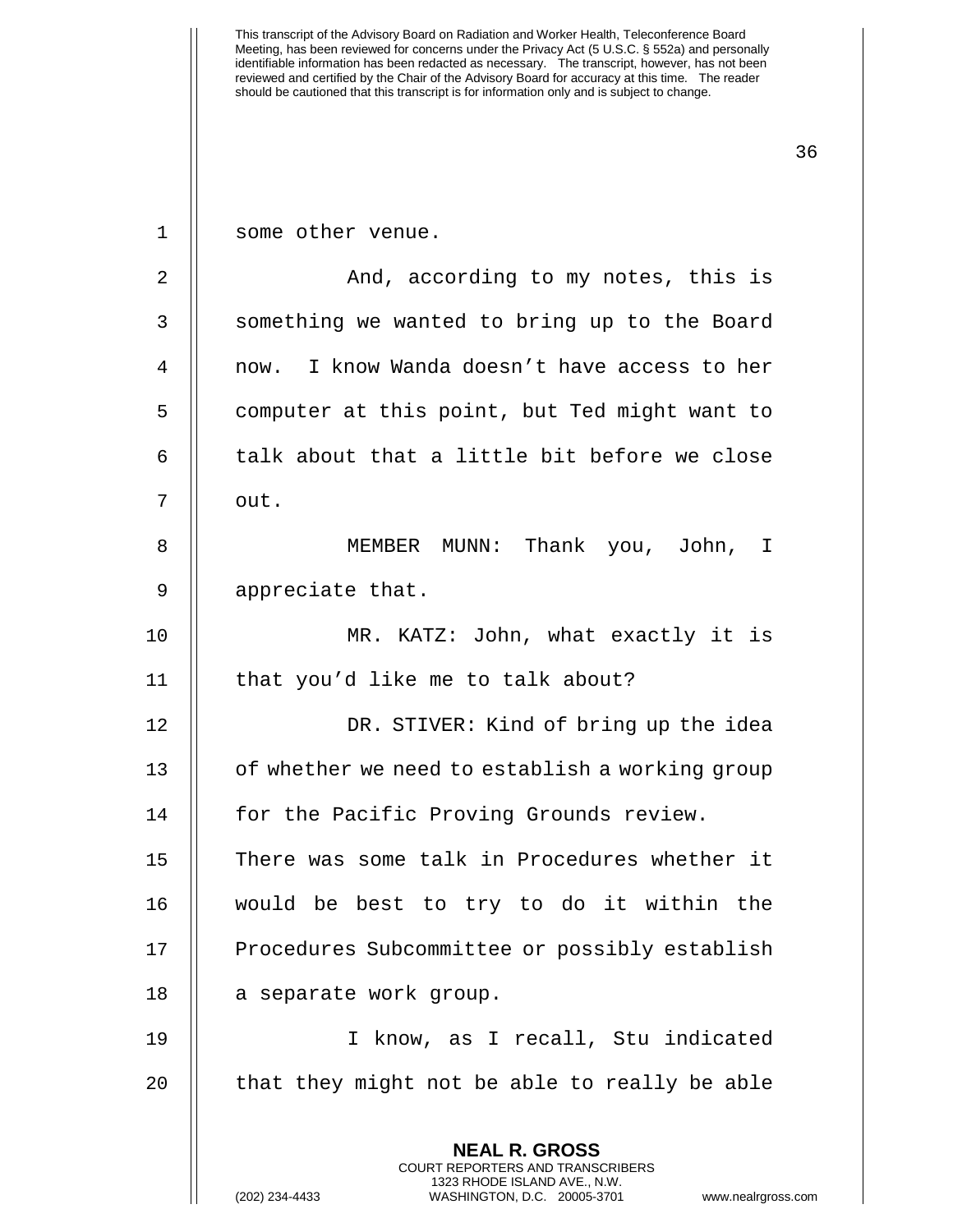**NEAL R. GROSS** COURT REPORTERS AND TRANSCRIBERS 1323 RHODE ISLAND AVE., N.W. (202) 234-4433 WASHINGTON, D.C. 20005-3701 www.nealrgross.com 1 | to have a separate work group for any period of  $2 \parallel$  time, or he might not be able to get that 3 || particular piece of work for some time 4 || But I just wanted to put it out there 5 | for discussion. 6 MR. KATZ: I think Stu's issue is not 7 | about a work group or not a work group, it's just 8 || about whether he has the resources from ORAU to 9 || staff work on Pacific Proving Grounds at this 10 || point. 11 || DR. STIVER: Right. 12 MR. KATZ: I think that's the issue 13  $\parallel$  there. So, the issue with whether there's a 14 work group needed or not, relates to, I think, 15 || the Site Profile review? 16 DR. STIVER: Right. 17 || MR. KATZ: So, that's done. It's 18 | sitting around, in effect. 19 CHAIRMAN MELIUS: Let's deal with this 20 || at the Augusta meeting, when we can get more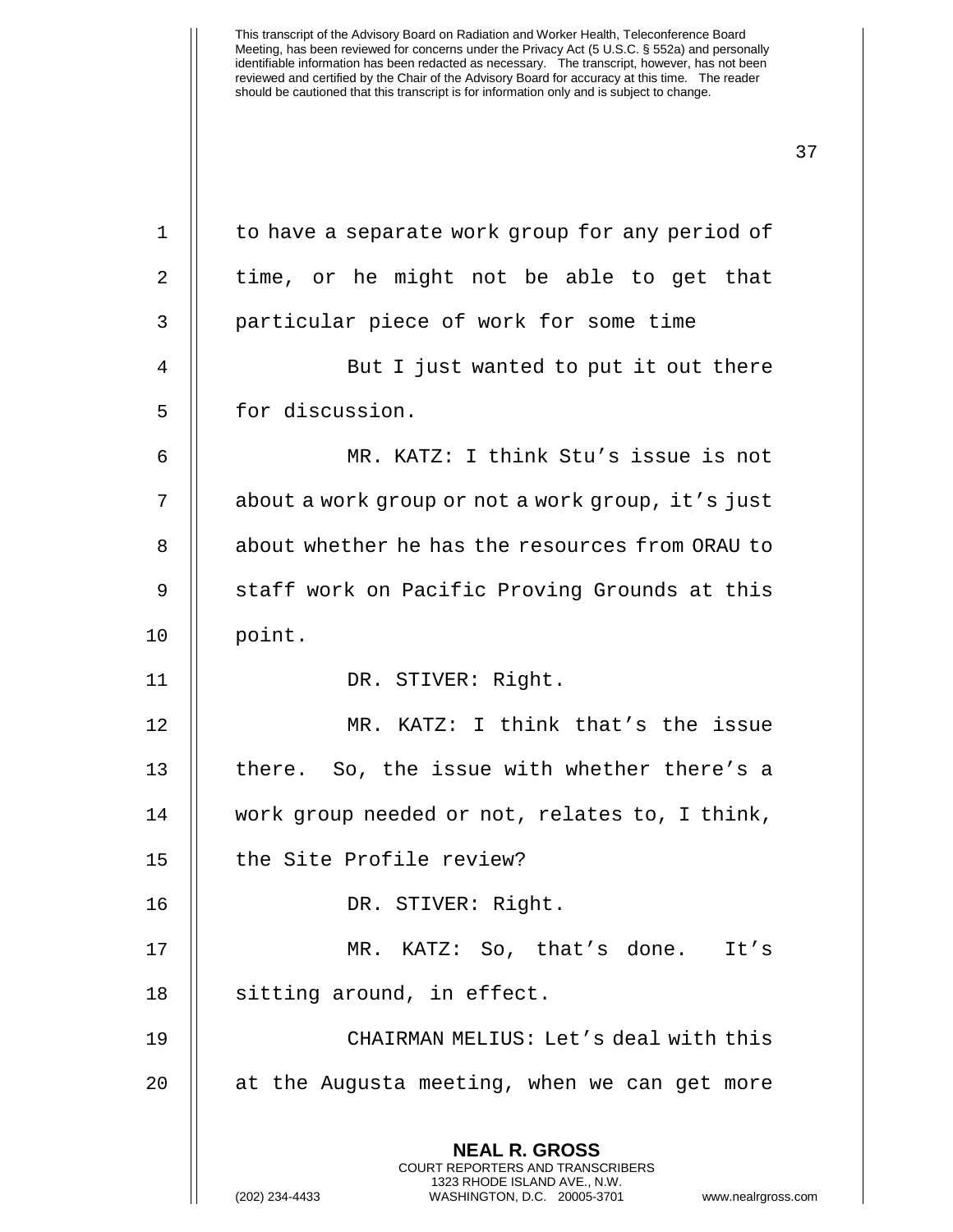| $\mathbf 1$  | information. It's a little hard to do this when                                                                                                                 |
|--------------|-----------------------------------------------------------------------------------------------------------------------------------------------------------------|
| 2            | most of us haven't heard about this.                                                                                                                            |
| $\mathsf{3}$ | MEMBER MUNN: We will review the                                                                                                                                 |
| 4            | minutes and if there's an issue we'll discuss                                                                                                                   |
| 5            | it at Procedures' upcoming meeting in April.                                                                                                                    |
| 6            | CHAIRMAN MELIUS: Well, that may be                                                                                                                              |
| 7            | fine, but I think it's also, you know, a Board                                                                                                                  |
| 8            | issue. So, let's talk about it at the Board                                                                                                                     |
| 9            | meeting.                                                                                                                                                        |
| 10           | MEMBER MUNN: That's fine.                                                                                                                                       |
| 11           | MR. KATZ: Okay, great.                                                                                                                                          |
| 12           | CHAIRMAN MELIUS: Thanks, everybody.                                                                                                                             |
| 13           | We'll see you in Augusta.                                                                                                                                       |
| 14           | (Whereupon, the above-entitled                                                                                                                                  |
| 15           | matter was concluded at $11:42$ a.m.)                                                                                                                           |
| 16           |                                                                                                                                                                 |
| 17           |                                                                                                                                                                 |
| 18           |                                                                                                                                                                 |
| 19           |                                                                                                                                                                 |
| 20           |                                                                                                                                                                 |
|              | <b>NEAL R. GROSS</b><br>COURT REPORTERS AND TRANSCRIBERS<br>1323 RHODE ISLAND AVE., N.W.<br>WASHINGTON, D.C. 20005-3701<br>(202) 234-4433<br>www.nealrgross.com |